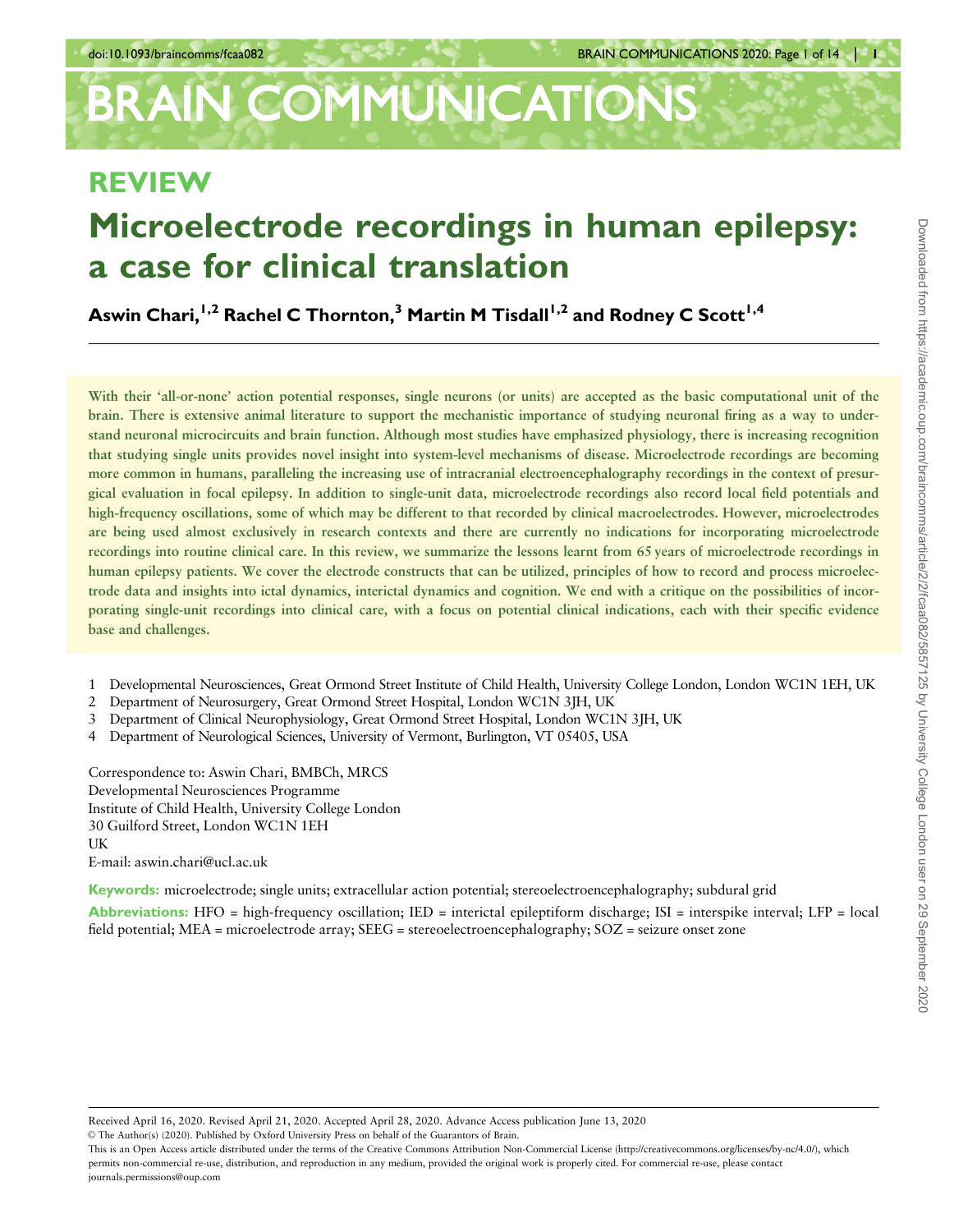#### Graphical Abstract

## Microelectrode recordings in human epilepsy: A case for clinical translation?



## Introduction

With their 'all-or-none' action potential responses, single neurons (or units) are accepted as the basic computational unit of the brain [\(McCulloch and Pitts, 1943;](#page-12-0) [Zador,](#page-13-0) [2000](#page-13-0); Buzsáki, 2004; [Kreiman, 2004\)](#page-12-0). Spatiotemporal patterns of action potential firing within neuronal microcircuits are system-level mechanisms of brain functions such as movement, memory and sensory perception. Existing literature from animal models affirms the importance of studying neuronal dynamics, evidenced by the award of the Nobel Prize in 2014 for the identification of spatial navigation systems in the rodent brain using single-unit electrophysiological approaches [\(O'Keefe](#page-12-0) [and Dostrovsky, 1971](#page-12-0); [O'Keefe, 1976;](#page-12-0) Buzsáki, 2004).

Perturbations of the brain by disease (gene mutations, brain injury, developmental and degenerative disorders) can lead to changes in the functional architecture of action potential firing with emergent neurological symptoms including seizures and associated morbidities. Therefore, studying patients with epilepsy at the level of microcircuit action potential behaviour has enormous potential for increasing the understanding of mechanisms that predispose to seizures and those that predict adverse cognitive and behavioural outcomes.

Invasive recording techniques associated with the neurosurgical investigation and treatment of focal epilepsy [\(Jayakar](#page-12-0) et al., 2014; Rasul et al.[, 2017](#page-12-0); [Vakharia](#page-13-0) et al., [2018](#page-13-0)) provide an ideal opportunity to record neuronal

firing patterns in the human brain. Established techniques of electrophysiological recording during presurgical evaluation [using clinical macroelectrodes in the form of subdural grid and stereoelectroencephalography (SEEG) electrodes] and resective surgical procedures (using electrocorticography) have enabled the concurrent placement of microelectrodes that can sample single-unit activity and multiunit activity (Engel et al.[, 2005](#page-11-0); [Abbott, 2009](#page-10-0); Rasul et al.[, 2017\)](#page-12-0). To date, these have been exclusively placed in research contexts in a small proportion of patients undergoing intracranial evaluation [\(Supplementary Fig. 1A](https://academic.oup.com/braincommsarticle-lookup/doi/10.1093/braincomms/fcaa082#supplementary-data)), with the majority of the work assessing neuronal correlates of cognition [\(Supplementary](https://academic.oup.com/braincommsarticle-lookup/doi/10.1093/braincomms/fcaa082#supplementary-data) [Fig. 1B](https://academic.oup.com/braincommsarticle-lookup/doi/10.1093/braincomms/fcaa082#supplementary-data)).

Sixty-five years after single units were first recorded in the human brain; there remain no established clinical indications for microelectrode recordings in the presurgical evaluation of patients with epilepsy ([Cash and](#page-11-0) [Hochberg, 2015](#page-11-0)). This is contrasted by multiple studies that have demonstrated that, despite the increased use of intracranial electrophysiology in presurgical evaluation, seizure freedom outcomes following epilepsy surgery have remained largely stable around 70% over the last 20 years (Baud et al.[, 2018](#page-11-0); Barba et al.[, 2020](#page-10-0)). Therefore, there is a clear need to improve our localization strategies (be that to a specific brain region or network-level change) and we argue that microelectrode recordings have the potential to complement traditional imaging and macroscale electrophysiology by adding an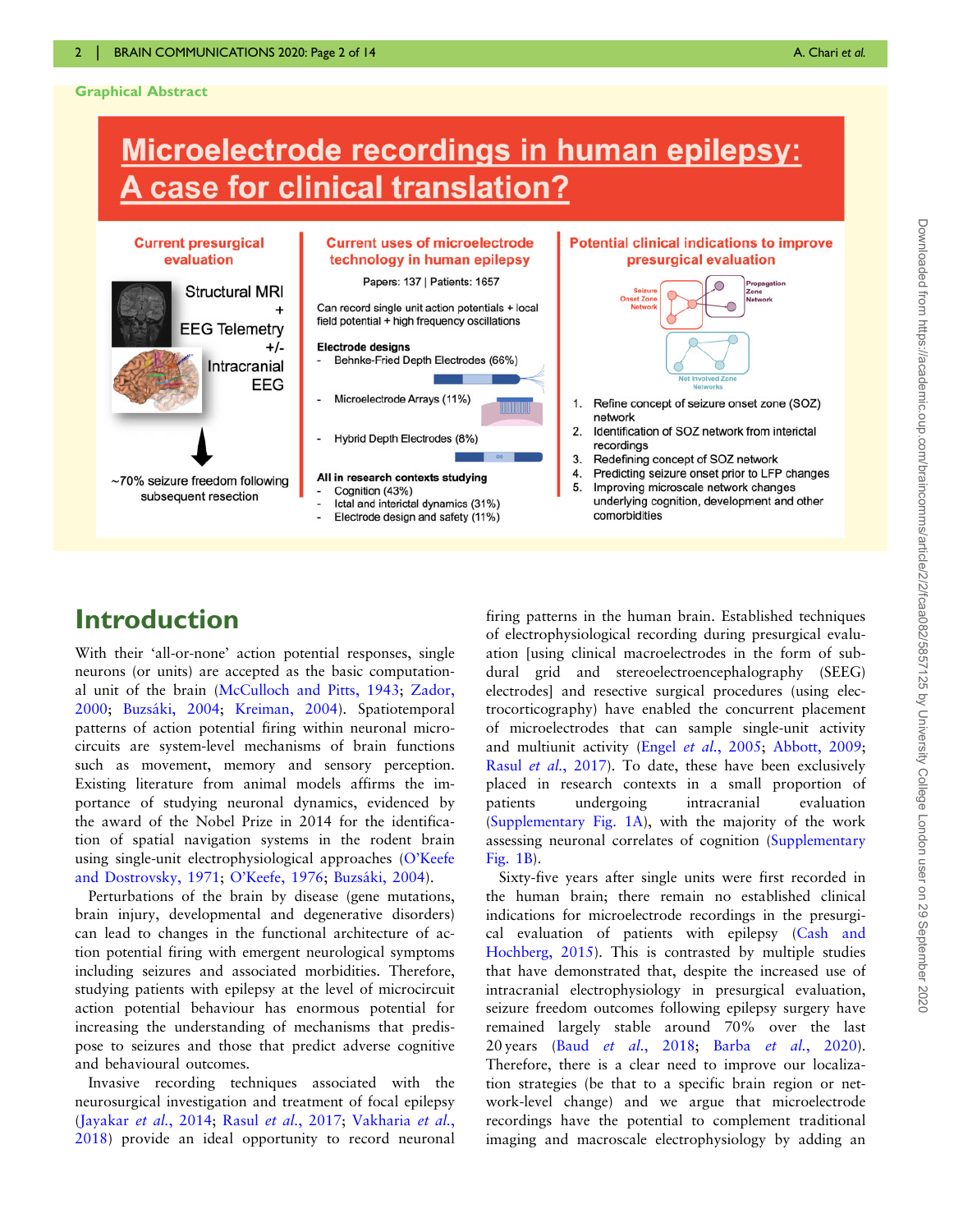additional layer of data at a different scale that could contribute to improved outcomes.

In this review, we discuss lessons learnt from microelectrode recordings in humans undergoing presurgical evaluation or resective epilepsy surgery, with a focus on how these findings have impacted our biological understanding of epilepsy and cognition. We cover principles of how to record and process microelectrode data and insights into ictal and interictal dynamics. We end with a critique on the possibilities of incorporating single-unit recordings into clinical care, with a focus on potential clinical indications, each with their specific evidence base and challenges.

## Historical perspective

Prior to the 1950s, technological limitations precluded the recording of single units in humans during neurosurgical procedures. Intracellular microelectrode recording ([Hodgkin](#page-11-0) et al., 1952) and, later, patch clamping ([Sakmann and Neher, 1984](#page-12-0)) were too cumbersome to be implemented in the time-limited setting of an operating theatre and were necessarily destructive to the tissue that was being recorded. The development of extracellular glass micropipette electrodes ([Renshaw](#page-12-0) et al., 1940) opened the door to single-unit recordings in the live human brain, a technique first reported in 1955 [\(Ward](#page-13-0) [and Thomas, 1955\)](#page-13-0). In the first account of such recordings, Ward and Thomas reported their ability to record single-unit action potentials in a patient with epilepsy using glass micropipettes filled with 3 M potassium chloride ([Ward and Thomas, 1955](#page-13-0)). They recorded from 'scar' and 'normal' tissue surrounding a temporo-occipital focus but were unable to make any comparisons between the firing characteristics of neurons in different areas. These glass micropipettes were fragile and could only be used for a limited time in the intraoperative setting and the resultant recordings were confounded by the effects of concurrent or recent anaesthesia [\(Ward and Thomas, 1955](#page-13-0); [Ward and Schmidt, 1961](#page-13-0); [Rayport and Waller, 1967\)](#page-12-0). Subsequently, the routine use of chronic extraoperative implanted electrodes in presurgical evaluation together with a number of microelectrode designs has facilitated successful recording of single-unit activity in awake, asleep, interictal and ictal states from a variety of brain regions [\(Table 1](#page-3-0)) (Buzsáki et al., 2012; Tóth et al.[, 2016](#page-13-0); [Hong and Lieber, 2019\)](#page-11-0).

## Recording techniques and safety

#### Electrode design and recording

The technical details of how microelectrode recordings are performed are relevant in the context of the proposed clinical translation and are therefore covered briefly. In our systematic literature search (see [Supplementary mater](https://academic.oup.com/braincommsarticle-lookup/doi/10.1093/braincomms/fcaa082#supplementary-data)[ial](https://academic.oup.com/braincommsarticle-lookup/doi/10.1093/braincomms/fcaa082#supplementary-data)), chronic extraoperative recordings were more common than intraoperative recordings (86.4% versus 13.6% of studies), with the majority of the intraoperative studies occurring prior to 2000 and in the context of recording from tissue that was to be resected.

The key to microelectrode recording has been the development of small contact sizes (in the region of 20–  $50 \text{ µm}$ ) facilitating the delineation of extracellular action potentials from neurons. High-input impedance research amplifier systems are required to optimize power transfer to the recording amplifier and the signal-to-noise ratio is optimized by preamplification systems placed very close to the electrode itself, minimizing signal decay from long cables and interference from other electrical appliances. Recording units from different brain regions has required a number of electrode designs [\(Table 1](#page-3-0)) [\(Prasad and](#page-12-0) [Sanchez, 2012](#page-12-0)).

Initial techniques were limited to recording single or, at maximum, 10 s of neurons at a time. The development of linear and 2-dimensional microelectrode arrays (MEAs), alongside our ability to handle large datasets, has facilitated the recording of 100–1000 s of individual neurons simultaneously in chronic extraoperative settings [\(Harris](#page-11-0) et al.[, 2016](#page-11-0); [Hong and Lieber, 2019](#page-11-0)). Although they present their own unique data processing challenges, these novel devices allow two key functions. First, they allow the recording of unit activity from multiple brain layers or regions, allowing the study of coordinated firing across functional areas. Second, devices that have closely spaced electrodes can detect the same unit from different electrodes, allowing improved resolution of single-unit recordings (Jog et al.[, 2002\)](#page-12-0). Until non-invasive methods can record coordinated neuronal activity at the whole brain level as has been achieved in larval zebrafish ([Yang](#page-13-0) [and Yuste, 2017](#page-13-0)), neuronal recordings will always be limited by relatively sparse spatial sampling, often determined by clinical need. However, the explicit purpose of studying single units is to characterize microcircuits rather than whole brain networks.

Practical surgical considerations must also be taken into account, the first of which is choice of electrode. Whilst some cortical MEAs and depth electrodes (Behnke–Fried and hybrid design, see [Table 1\)](#page-3-0) have regulatory approvals (Federal Drug Administration in the USA and Conformité Européenne marking in the European Union) to record from the brain for up to 30 days, most of the other electrode designs are used purely in research contexts, requiring project-specific ethical approvals. The increasing use of SEEG (Baud [et al.](#page-11-0), [2018\)](#page-11-0) suggests that there is more scope for the incorporation of depth-design electrodes (Behnke–Fried or hybrid design, see [Table 1](#page-3-0)) into routine presurgical evaluation. Although there is potential to sample both cortical and deep areas with hybrid design electrodes, the yield is not as good as with Behnke–Fried electrodes, with units being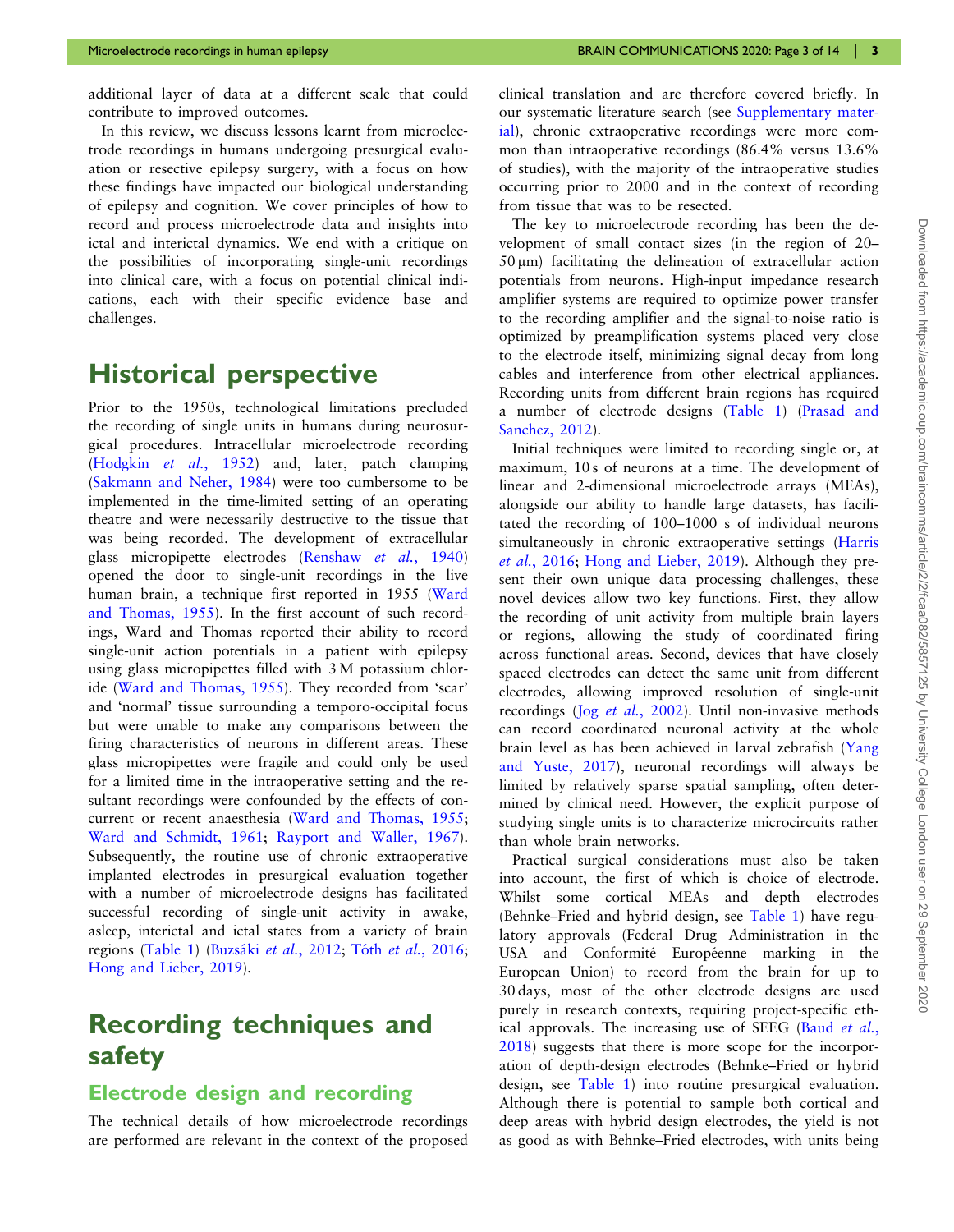<span id="page-3-0"></span>

| Platinum/iridium/tungsten<br>Microwire bundles at<br>Type of electrode<br><b>Glass micropipettes</b><br>microwires<br>depth of |                                                                                                                                                                                                                              |                                                        | <b>Publications</b>       |                                                                                              |                                                           |
|--------------------------------------------------------------------------------------------------------------------------------|------------------------------------------------------------------------------------------------------------------------------------------------------------------------------------------------------------------------------|--------------------------------------------------------|---------------------------|----------------------------------------------------------------------------------------------|-----------------------------------------------------------|
|                                                                                                                                | <b>Description</b>                                                                                                                                                                                                           | First reported<br>use                                  | technique<br><b>Suisn</b> | <b>Setting</b>                                                                               | Schematic diagram                                         |
|                                                                                                                                | draulic manipulator attached to the edge<br>Single microwire, often advanced with a hy-<br>Glass pipettes pulled to have a small tip<br>diameter of 3-4 µm                                                                   | Ward and Thomas<br>Verzeano et al.<br>(1971)<br>(1955) | 2<br>$\overline{2}$       | Intraoperative cortical<br>Intraoperative cortical<br>surface recording<br>surface recording |                                                           |
| macroelectrode                                                                                                                 | platinum/iridium microwires at the tip of a<br>'Behnke-Fried' electrode, has exposed<br>The most commonly used tool, the<br>depth macroelectrode<br>of the craniotomy flap                                                   | Babb et al. (1973)                                     | $\overline{5}$            | Chronic extraopera-<br>monitoring<br>tive depth                                              | Micro wires<br>Macro contact                              |
| for multipoint contacts<br>electrode with option<br>(e.g. stereotrode, tri-<br>Hybrid micro-macro<br>ode or tetrode)           | micro contacts between macro contacts.<br>Standard depth electrodes adapted to have<br>(stereotrode, triode, tetrode) that facili-<br>Micro contacts can be single or multiple<br>tate better separation of unit activity    | Howard et al.<br>(1996)                                |                           | Chronic extraopera-<br>monitoring<br>tive depth                                              | Micro contact<br>Macro contact                            |
| Mircocontact subdural                                                                                                          | micro contacts between micro contacts<br>Standard subdural grid adapted to have                                                                                                                                              | Van Gompel et al.<br>(2008)                            | 2                         | tive cortical surface<br>Chronic extraopera-<br>monitoring                                   | Micro contacts<br>Macro contact                           |
| Linear laminar arrays (e.g.<br>linear or depth                                                                                 | sessment of unit activity in different layers<br>spaced micro contacts that allow the as-<br>of cortex and resultant current source<br>Narrow electrodes with multiple closely<br>density (CSD) analysis                     | Ulbert et al.<br>(2001)                                | $\tilde{=}$               | Chronic extraopera-<br>tive depth or cor-<br>tical surface<br>monitoring                     | contacts<br>Micro<br>matter<br>matter<br>White<br>Grey    |
| 2D multielectrode arrays<br>(e.g. NeuroPort or                                                                                 | over a small cortical area, facilitating the<br>study of traversing 'waves' of activity or<br>patterns of activation in cognitive tasks<br>Small 2D arrays of microelectrodes that<br>allow high-density recordings of units | House et al.<br>(2006)                                 | $\overline{5}$            | tive cortical surface<br>Chronic extraopera-<br>monitoring                                   | Microelectrode<br>array<br>Grey<br>matter<br>White matter |

Table 1 Techniques of microelectrode recording that have been used in human subjects with epilepsy  $\ddot{ }$  $\frac{1}{2}$ l,  $\ddot{\cdot}$ j,  $\frac{1}{2}$  $\frac{1}{4}$ ś  $\overline{a}$ **A**  $\cdot$ l, É Î,

 $\overline{D}$ 2-dimensional.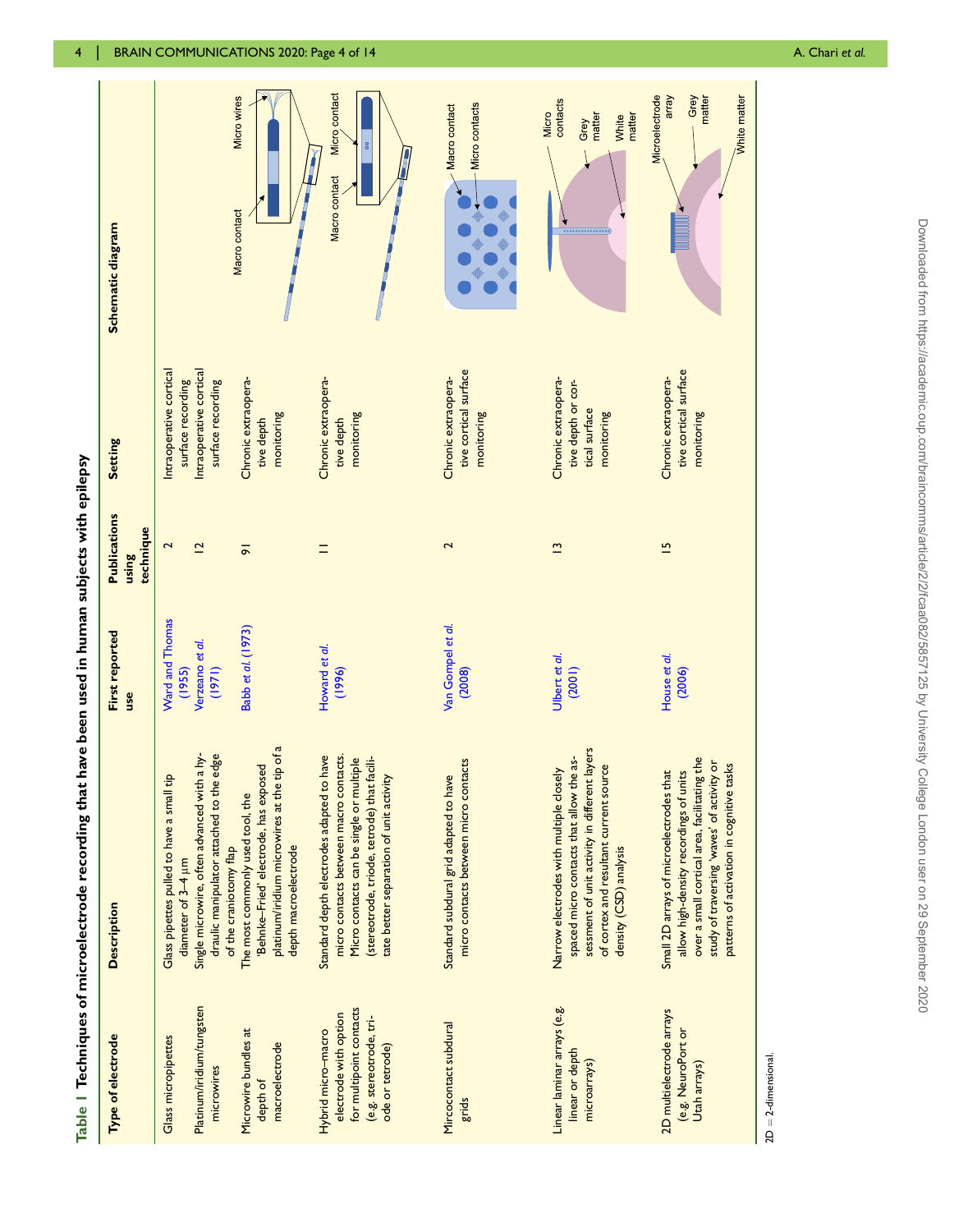recorded on only a minority of contacts. Microcontact subdural grids require an open craniotomy for implantation; the indications for subdural grid monitoring seem to be decreasing and the yield of microcontact grids is not clear from the current literature. Linear and 2-dimensional invasive arrays also require a craniotomy and, in addition, cortical penetration; despite reports of safety (see below), it would be difficult to justify implanting these into areas of the brain that were not a high chance of being resected.

Once implanted, successful recording has its own challenge and there is technical literature surrounding the optimization of human microelectrode recordings in the clinical setting, focusing on amplifier technology and noise reduction techniques that maximize signal-to-noise ratio. Groups have optimized protocols for implantation, preamplification, securing connections, grounding the circuit and minimizing interference from other electrical appliances.

In our systematic search (see [Supplementary material\)](https://academic.oup.com/braincommsarticle-lookup/doi/10.1093/braincomms/fcaa082#supplementary-data), none of the studies examining electrode design and implantation safety reported increased complication rates as a result of combining research microelectrode recording with clinical macroelectrodes, illustrating the safety of these techniques (House et al.[, 2006;](#page-11-0) [Van Gompel](#page-13-0) et al., [2008;](#page-13-0) Waziri et al.[, 2009](#page-13-0); Hefft et al.[, 2013](#page-11-0); [Misra](#page-12-0) et al.[, 2014](#page-12-0); [Carlson](#page-11-0) et al., 2018). However, as mentioned above, this does not take into consideration additional cortical penetration of MEAs into the brain; it would be difficult to convince any ethics committee to allow routine recording using these penetrating devices from tissue that was not going to be subsequently resected, especially given the evidence of fine deficits caused by implantation from the animal literature ([Goss-](#page-11-0)Varley et al.[, 2017\)](#page-11-0).

#### Methods of analysis

Microelectrode data are sampled at 20–30 kHz, allowing the recording of wideband EEG, termed microelectroencephalography [incorporating traditional local field potential (LFP, 1–100 Hz) and high-frequency oscillations (HFOs, 80–500 Hz)], multiunit activity and single-unit ac-tivity (Harris et al.[, 2016](#page-11-0)). Wideband microelectroencephalography LFP recordings have been used in numerous studies (Staba et al.[, 2002,](#page-13-0) [2004](#page-13-0); [Schevon](#page-12-0) et al., 2008; [Worrell](#page-13-0) et al., 2008; Stead et al.[, 2010](#page-13-0)), demonstrating an ability to detect subclinical activity that is not detected on adjacent macroelectrodes such as pathological HFOs (specifically in the fast ripple band of 250–500 Hz), microseizures and micro-interictal epileptiform discharges (IEDs) localized to sub-millimetre-scale tissue volumes, all of which are promising biomarkers of epileptogenic regions ([Frauscher](#page-11-0) et al., 2017). In addition to picking out features in these microelectroencephalography data, authors have used line-length analyses to detect changes in activity during pre-ictal and ictal periods in

comparison to the baseline [\(Schevon](#page-12-0) et al., 2008; [Worrell](#page-13-0) et al.[, 2008](#page-13-0)). Linear MEAs have also been used to perform current source density analyses to study the current sources and sinks within cortical layers that provide an indication of the nature and source of inputs ([Ulbert](#page-13-0) et al.[, 2004\)](#page-13-0).

The isolation of units is usually performed off-line after band pass filtering (usually 300–4000 Hz). Spike sorting applications (freely available or proprietary) are then used to sort action potentials by identifying clusters with similar waveform features. Although these techniques are limited by the so-called 'cocktail party problem' of not knowing how many sources are being recorded a priori, it is clear that units can be isolated and analysed in a biologically relevant way. However, it needs to be recognized that it may not be possible to isolate single neurons, especially during the intense firing associated with ictal activity (see 'Ictal dynamics' section) and, in this circumstance, it is possible to evaluate multiunit activity. Modern spike sorting applications incorporate the ability to monitor neurons over long periods of time, accounting for changes in action potential shape caused by electrode drift, waveform drift (after prolonged firing or bursting) and deconvolve overlapping 'collided' spikes from two or more neurons (Harris et al.[, 2016](#page-11-0); [Carlson and Carin,](#page-11-0) [2019;](#page-11-0) [Merricks](#page-12-0) et al., 2020).

Various techniques have been used to analyse spike trains extracted from these spike sorting algorithms, including measures of:

- Rate dynamics: rate of neuronal firing in relation to a particular stimulus (in the form of, e.g. peristimulus time histogram or event filters);
- Timing dynamics: timing of neuronal firing in relation to the underlying LFP phase (in the form of, e.g. autocorrelograms, post-spike filters or phase locking with respect to concurrent LFP spectra); and
- Population dynamics: timing of neuronal firing in relation to other nearby/distant neurons (in the form of, e.g. crosscorrelograms or coupling filters).

Abnormalities in these domains have been identified in animal models of brain disease, supporting the rationale for examining neuronal dynamics in humans.

Another important aspect of analysing and making inferences from spike data is ascertainment of cell type. Traditional approaches differentiated putative interneurons and excitatory neurons based on characteristic shapes of the action potential waveform and interspike interval (ISI) histograms. More recent work has taken this a step further, distinguishing functionally different cell types using data-driven approaches [\(Buccino](#page-11-0) et al., 2018; [Ghaderi](#page-11-0) et al., 2018; [Trainito](#page-13-0) et al., 2019; [Mosher](#page-12-0) et al., [2020\)](#page-12-0), although it remains to be seen whether these classifiers are helpful in distinguishing pathological microcircuit dynamics associated with diseases such as epilepsy.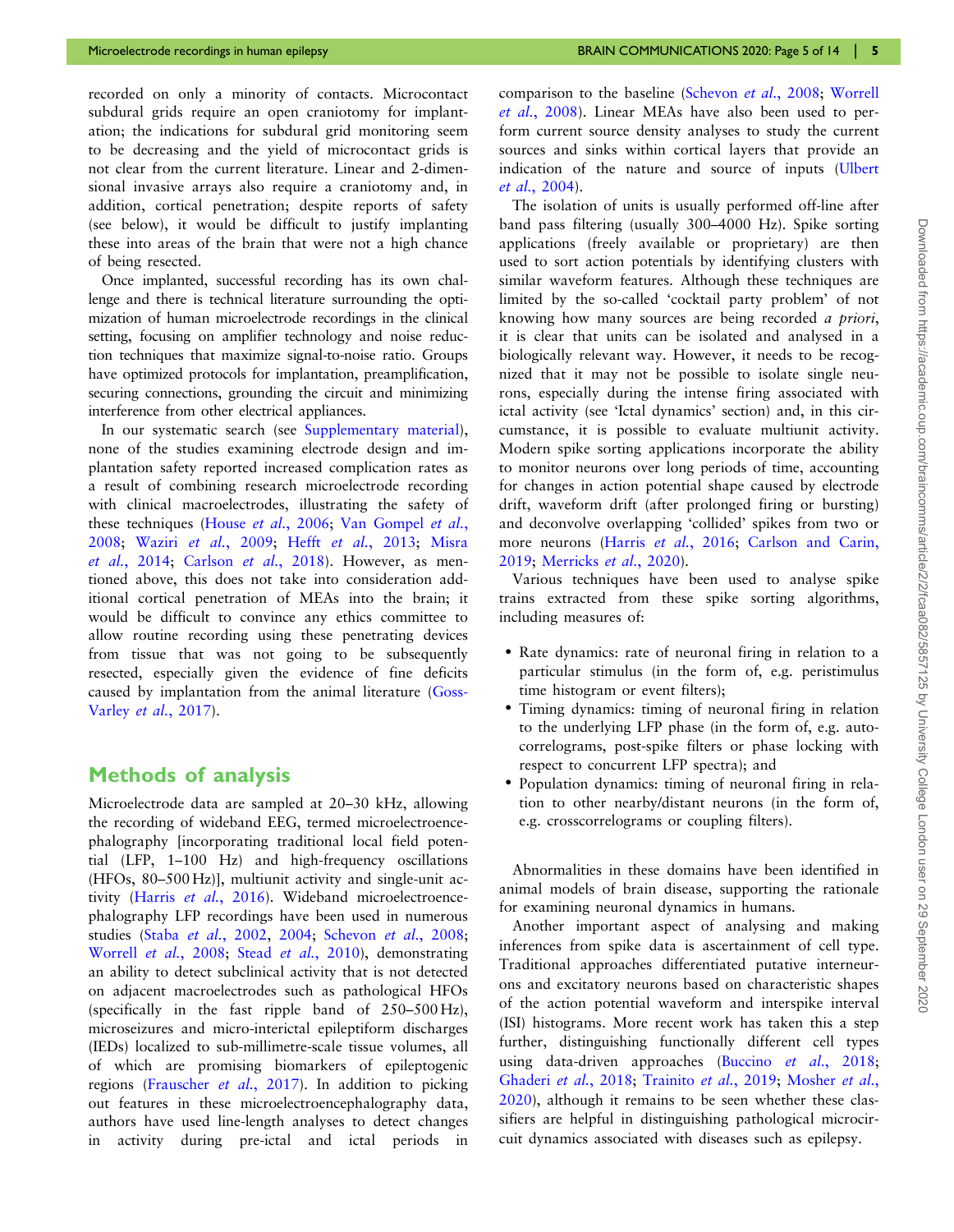<span id="page-5-0"></span>

regions of phase-locked high gamma same LFP signature as core but no similar from, unknown neuronal signature. at ictal onset. neuronal recruitment. Figure 1 Concepts of the ictal 'core' and 'penumbra'. Schematic representation illustrating the concepts of the ictal 'core' and 'penumbra', both areas of ictal activity on macroelectrode LFP recordings that lie within the clinically defined SOZ. The ictal onset zone has not been convincingly recorded on MEA recordings but propagation from that onset area to the core territory is facilitated by the 'ictal wavefront'. The core is characterized by intense unit activity as it becomes recruited, whilst the penumbra may display the same LFP activity but corresponding intense unit activity is not present. Phase-locked high-gamma oscillations have been shown to be a marker of the 'core', with the resection of this region correlated with outcome. Adapted from Weiss et al. [\(2013\)](#page-13-0) with permission ([Schevon](#page-12-0) et al., 2012; Smith et al.[, 2016\)](#page-13-0).

## Neuronal dynamics of epilepsy

#### Ictal dynamics

The cardinal symptom of epilepsy is seizures, and therefore, it is unsurprising that many human studies have studied single units in the context of seizures, attending to the preictal, ictal onset, propagating and terminal phases of ictal events. These dynamics were first described in 1976 when 12 focal seizures were recorded from mesial temporal structures in 7 patients with mesial temporal lobe epilepsy. Although quantitative analyses were not performed, it was noted that neuronal firing rate at seizure onset decreased with high-amplitude EEG activity and increased with lowvoltage fast EEG activity. Later in the seizure, during the spike-wave activity, neuronal firing increased during the spike and remained silent during the slow wave whilst, postictally, there was variable neuronal activity, with firing rates returning to baseline within 1 minute of the end of the seizure [\(Babb and Crandall, 1976\)](#page-10-0).

Since then, studies have independently confirmed sparse and variable activation patterns of neuronal firing at seizure onset, including many neurons that do not change firing rates at all; together, these suggest that seizure initiation at a particular recording site may be more complex than an instantaneous transition from interictal firing to

coordinated burst firing (Babb et al.[, 1987;](#page-10-0) [Truccolo](#page-13-0) et al.[, 2011,](#page-13-0) [2014;](#page-13-0) Bower et al.[, 2012;](#page-11-0) [Schevon](#page-12-0) et al., [2012](#page-12-0); [Jiruska](#page-12-0) et al., 2013; Weiss et al.[, 2016](#page-13-0); [Lambrecq](#page-12-0) et al.[, 2017](#page-12-0)). It is likely that the seizure state is part of the neural dynamic repertoire in patients with epilepsy and that the patterns of action potential firing at local and more distributed scales during seizure initiation have particular characteristics that have not yet been fully elucidated. Despite some evidence that single-unit activity is stereotyped between seizures in the same patient [\(Truccolo](#page-13-0) et al., 2011), other data have shown that multiunit activity firing patterns differ between mesial temporal seizures within the same patient despite similar LFP activity (Bower et al.[, 2012](#page-11-0)), suggesting that these networks may be dynamically changing. Others have shown an increase in inhibitory interneuronal firing associated with low-voltage fast activity at seizure onset, which occurs before an increase in excitatory cell firing, further contradicting the coordinated synchronous excitatory fir-ing hypotheses of seizure onset (Weiss et al.[, 2016](#page-13-0); [Elahian](#page-11-0) et al., 2018). Ictal onset HFOs recorded on microelectrodes have shown an increasing spectral power in the fast ripple band (200–600 Hz) prior to macroelectrode seizure onset in certain subtypes of mesial temporal lobe seizures (Weiss et al.[, 2016](#page-13-0)). The future in this area revolves around developing models that unify and explain these diverse changes at seizure onset.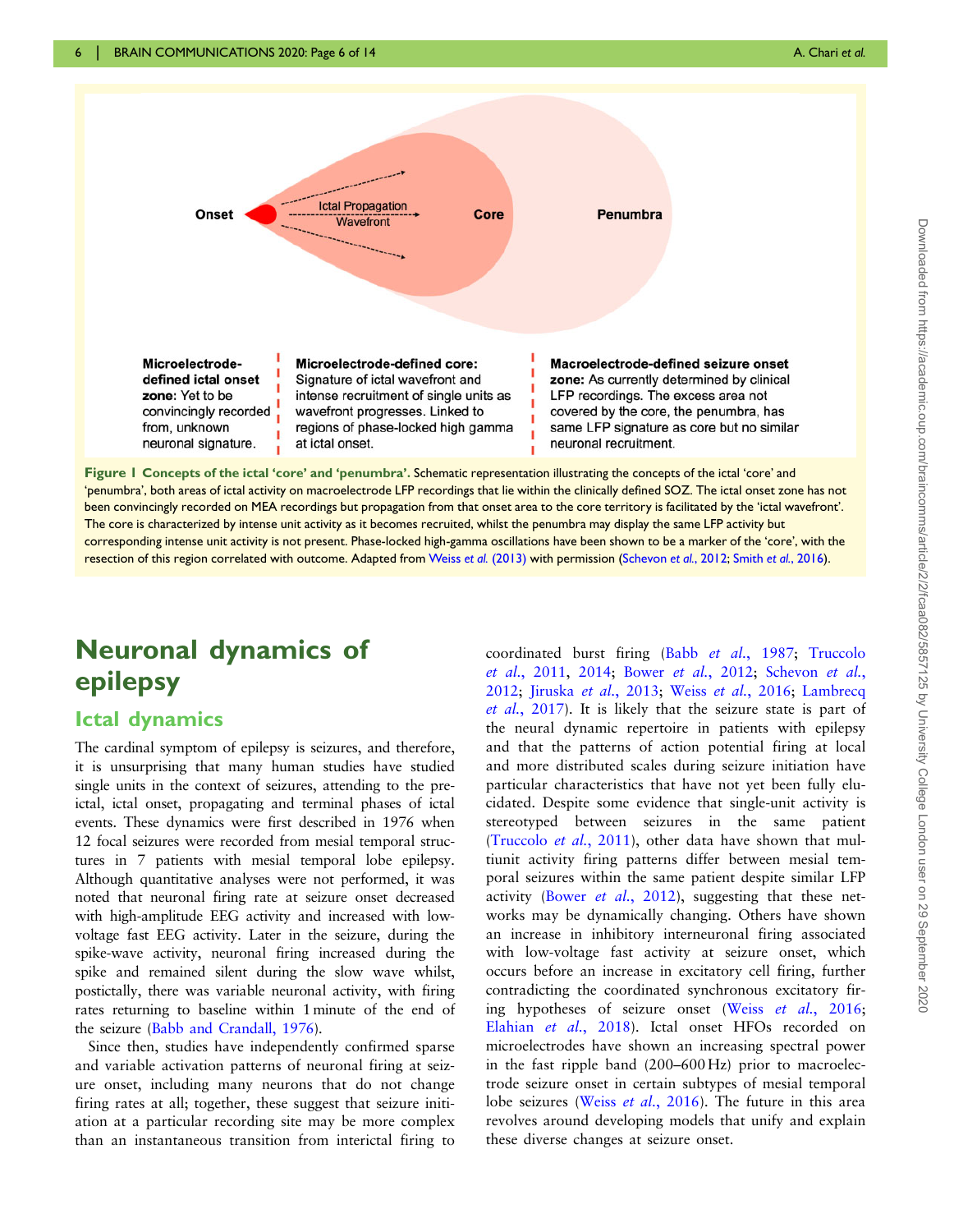MEA recordings have also investigated the mechanisms behind ictal propagation [\(Fig. 1](#page-5-0)). An 'ictal wavefront' triggers coordinated recruitment of unit activity, which is stereotyped between seizures in the same patient ([Schevon](#page-12-0) et al.[, 2012;](#page-12-0) Weiss et al.[, 2013](#page-13-0)). This coordinated unit activity has been shown to occur in only a subset of areas affected by ictal LFP activity recorded on macroelectrodes (the 'core'), indicating that many areas of ictal LFP activity may not correspond to actual seizure activity at the unit level. Unit firing in the core is also characterized by changes in the spike waveform [\(Merricks](#page-12-0) et al., 2020). This is of clinical significance as it indicates a potential to refine our EEG-defined concepts of seizure onset zone (SOZ) localization [\(Schevon](#page-12-0) et al., 2012; [Jiruska](#page-12-0) et al., [2013](#page-12-0); Weiss et al.[, 2013](#page-13-0); Smith et al.[, 2016](#page-13-0)). Phase-locked high-gamma activity (80–150 Hz activity phase locked to low-frequency 4–30 Hz activity) has been found to be a surrogate of this 'core' territory, and the resection of a larger proportion of contacts with phase-locked highgamma activity has been shown to be associated with bet-ter outcomes (Weiss et al.[, 2013](#page-13-0), [2015](#page-13-0)).

A number of studies have shown increased unit firing rates mimicking coordinated hypersynchronous excitatory activity towards the end of a seizure, followed by a period of decreased firing (almost silence) that lasts many seconds before a slow recovery to baseline levels ([Truccolo](#page-13-0) et al., 2011; Weiss et al.[, 2016;](#page-13-0) [Lambrecq](#page-12-0) et al.[, 2017\)](#page-12-0). Patterns of cessation have been shown to be inconsistent with depolarizing block caused by changes in neurotransmitter or electrolyte concentrations following rapid firing, suggesting that the hypersynchronous activity and sudden cessation could be emergent properties of large-scale networks themselves.

From a methodological perspective, these studies have demonstrated our ability to consistently record from the same units before, during and after a seizure, although the intense spiking activity in the pre-termination phase may preclude spike sorting and unit isolation ([Merricks](#page-12-0) et al.[, 2015](#page-12-0), [2020;](#page-12-0) Smith et al.[, 2016;](#page-13-0) [Lambrecq](#page-12-0) et al., [2017\)](#page-12-0). Despite these significant advances, recording unit activity in the seizure focus itself is challenging to perform and our understanding of this process therefore remains poor ([Cash and Hochberg, 2015\)](#page-11-0).

To date, studies have evaluated changes in firing rate without evaluating changes in firing patterns with respect to oscillations and with respect to the other recorded neurons. Studying the timing and population dynamics may allow a more complete understanding of microcircuit behaviour during seizures.

#### Interictal dynamics

Although features of conventional macroelectrode interictal recordings (such as IEDs and HFOs) have been found to overlap with the epileptogenic zone, presurgical evaluation of patients still relies upon ictal recordings to identify the SOZ [\(Bartolomei](#page-11-0) et al., 2017, [2018](#page-11-0)). However, the epilepsies are fundamentally brain diseases that disrupt neural circuitry. The behaviour of these disrupted microcircuits is likely to be manifest as disruptions to single-unit firing properties, even in the periods between seizures. The study of unit activity in humans therefore holds the promise of being able to identify the SOZ (or its network correlates) purely from interictal activity, but this has yet to be realized.

Initial studies focused upon 'epileptic' and 'nonepileptic' neurons in mesial temporal lobe epilepsy based on the laterality of recording, identifying increasing bursting activity and synchronization on the side of seizure onset (Babb et al.[, 1987;](#page-10-0) [Isokawa-Akesson](#page-11-0) et al., 1987, [1989\)](#page-11-0). Since then, only one study has attempted to predict the clinical SOZ from interictal unit recordings, using logistic regression approaches. This model incorporated the normalized peak height of bursts, burst ISI ratio (ratio of ISIs  $\langle 10 \text{ ms/ISIs } \rangle 10 \text{ ms}$  and cellular yield in each mesial temporal lobe area. Although they found convincing results in certain regions (e.g. there was a  $12\times$  increase in the likelihood of being within the SOZ for each unit increase in the burst ISI ratio in the left hippocampus), these were not consistent between regions and therefore not generalizable (Valdez et al.[, 2012](#page-13-0)). More sophisticated analyses are likely to generate novel pathophysiological hypotheses on the nature of background networks that are able to generate spontaneous recurrent seizures.

In addition to predicting the SOZ, authors have attempted to explain the neuronal dynamics generating interictal epileptiform activity. IEDs have been linked to increased neuronal spiking prior to onset, although this relationship is not always consistent [\(Altafullah](#page-10-0) et al., [1986;](#page-10-0) Keller et al.[, 2010;](#page-12-0) [Schevon](#page-12-0) et al., 2010; [Alvarado-](#page-10-0)Rojas et al.[, 2013;](#page-10-0) [Despouy](#page-11-0) et al., 2019). Others have used laminar arrays to perform current source density analysis, identifying distinct patterns of current sources and sinks of IEDs that are locally generated compared to those that are propagated from elsewhere [\(Ulbert](#page-13-0) et al.,  $2004$ ; Fabó et al.,  $2008$ ). It has also been noted that unit firing activity may be modulated more in fast ripples in epileptic mesial temporal lobe, furthering the theory that fast ripples are pathogenic markers of epileptogenic tissue (Bragin et al.[, 1999,](#page-11-0) [2002](#page-11-0)). These findings add further weight to the possibility of understanding the epileptogenic zone by recording interictal unit activity.

## Neuronal dynamics and cognition

The majority of microelectrode recording studies in human epilepsy have evaluated the neural basis of cognition, most of them via the use of Behnke–Fried electrodes in the mesial temporal structures. There is a vast literature evaluating neural dynamics and cognition in animal models. Chronic electrode implantation over several days provides a window for patients to perform cognitive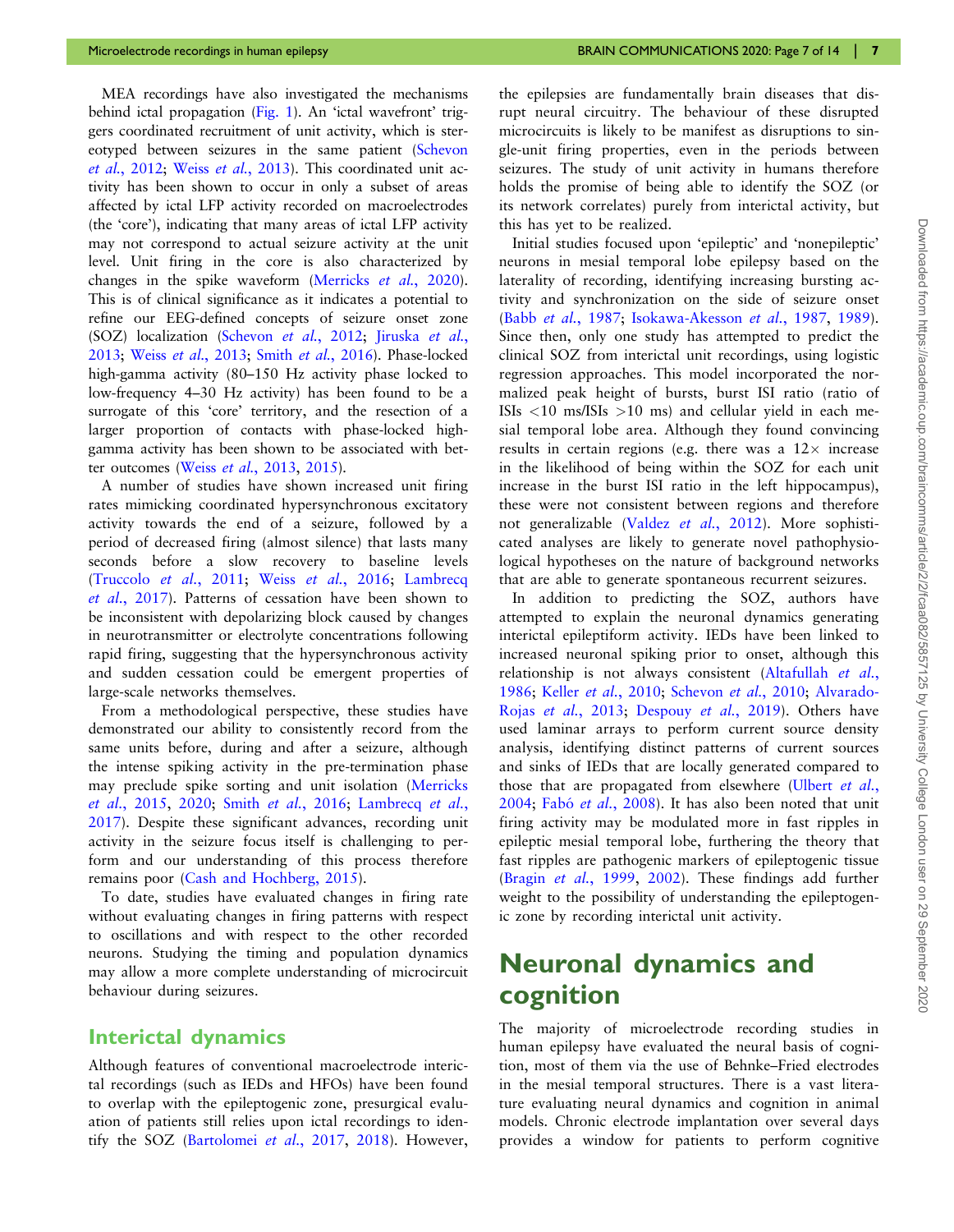tasks and several of the concepts derived from animal models have now been tested in humans, leading to a number of ground-breaking discoveries. Although the specifics of many of these studies have little relevance to the presurgical evaluation of focal epilepsy, they highlight that the principles of coding via rate, populating and timing dynamics are applicable to human single-unit recordings too. They act as a proof of concept of how these analyses may be applied to unit recordings in the context of epilepsy.

Mesial temporal lobe neurons in the amygdala and hippocampus are involved in the encoding and retrieval of memories and timing dynamics have been shown to be particularly important in this context [\(Cameron](#page-11-0) et al., [2001](#page-11-0); [Rutishauser](#page-12-0) et al., 2006, [2008, 2010](#page-12-0); [Jacobs](#page-11-0) et al., [2007](#page-11-0); Rey et al.[, 2018\)](#page-12-0). In agreement with animal data, a number of human studies have confirmed the importance of phase-locked firing of neurons to the underlying theta and delta rhythms in cognitive processes, with further attentional elements coded through phase locking to the trough of gamma oscillations ([Fries, 2005](#page-11-0); [Jacobs](#page-11-0) et al.[, 2007;](#page-11-0) [Rutishauser](#page-12-0) et al., 2010).

The mesial temporal lobe has also been found to sparsely encode features through rate coding. A seminal example is the concept cell (the 'Jennifer Aniston neuron') that responds to different pictures and written or spoken name of the same famous individual [\(Quiroga](#page-12-0) et al., [2005](#page-12-0); [Quiroga, 2012](#page-12-0)). These responses may be modulated by perceptual decisions (attention) and controlled by the patient using real-time neurofeedback [\(Kreiman](#page-12-0) et al.[, 2002;](#page-12-0) Cerf et al.[, 2010](#page-11-0); Ison et al.[, 2011](#page-11-0); [Quian](#page-12-0) [Quiroga](#page-12-0) et al., 2014). Analysis of latency and selectivity reveals that the mesial structures (hippocampus, amygdala, entorhinal cortex) have the longest time delay to peak response and are more selective compared to para-hippocampal and inferotemporal areas ([Mormann](#page-12-0) et al., [2008](#page-12-0); [Quiroga, 2012\)](#page-12-0), implicating the mesial temporal lobe structures at the top of this cognitive processing hierarchy. However, it is clear that there is some redundancy/compensatory reserve in these systems as temporal lobe resections do not often lead to deficits in facial recognition [\(Ojemann](#page-12-0) et al., 1992). Authors have also found the human correlates of place cells (hippocampus) and grid/path cells (entorhinal cortex); interestingly, these cells have also been found to respond during memory retrieval, illustrating their role in providing a spatial context ([Ekstrom](#page-11-0) et al., 2003; Jacobs et al.[, 2010,](#page-11-0) [2013;](#page-12-0) Miller et al.[, 2013](#page-12-0), [2015\)](#page-12-0).

These studies should be interpreted in the context of supporting evidence from animal and non-invasive human studies as, despite contributing significantly to our understanding of the neural basis of perception and cognition, they have a number of limitations. Electrodes are placed only where is clinically indicated and current techniques have been limited mostly to sampling mesial temporal structures. Despite testing to ensure normal cognitive function, one must consider that these recordings are

occurring in individuals with epilepsy, whose memory networks may be affected by the underlying abnormal dynamics, which are the cause and/or consequence of the epilepsy (Bower et al.[, 2015\)](#page-11-0).

Although these cognitive studies are currently of no relevance in terms of clinical decision-making, they represent important concepts to consider in the future, when alternative neuromodulatory strategies to alter neuronal networks may become available, with the aim of optimizing both seizure and cognitive outcomes simultaneously.

## The future: single-unit recordings in the clinical context

Despite the immense gains in the understanding of neurobiology in health and disease, microelectrode recordings in human epilepsy remain limited to research contexts. This is partly due to the added infrastructure and cost associated with performing microelectrode recordings, including the costs of high-frequency amplifier systems, MEAs and hybrid electrodes and the computing power required to record and process such large volumes of data.

Justifying the monetary, logistical and computational costs of incorporating unit recordings into clinical practice requires the identification of clear indications. We discuss the evidence in five potential areas where unit recordings may become clinically relevant in the investigation and treatment of focal epilepsy:

(1) Refining the concept of the SOZ network: Although specific patterns of neuronal firing within and outside the SOZ have not firmly been established, existing evidence suggests that unit firing in the 'core' of the SOZ may be different to that in the 'penumbra' [\(Fig. 1\)](#page-5-0) ([Schevon](#page-12-0) et al., 2012; Weiss et al.[, 2013](#page-13-0)), indicating that the microelectrode-defined SOZ could be significantly smaller than (or different to) that defined by macroscale recordings. However, it is unlikely that this will form the core of the rationale for clinical translation for a number of reasons. First, these recordings have all been performed using cortically implanted MEAs that require a craniotomy for implantation; the increasing use of SEEG, which does not require a craniotomy, makes implanting MEAs more difficult. Microelectrodes attached to SEEG electrodes are limited by low yield (hybrid design) or being able to sample deep structures only (Behnke– Fried design). Second, markers of this 'core' have been identified in ictal LFP recordings through the phaselocked high-gamma measure. The resection of contacts where such activity is present has been shown to correlate well with outcomes (Weiss et al.[, 2013](#page-13-0),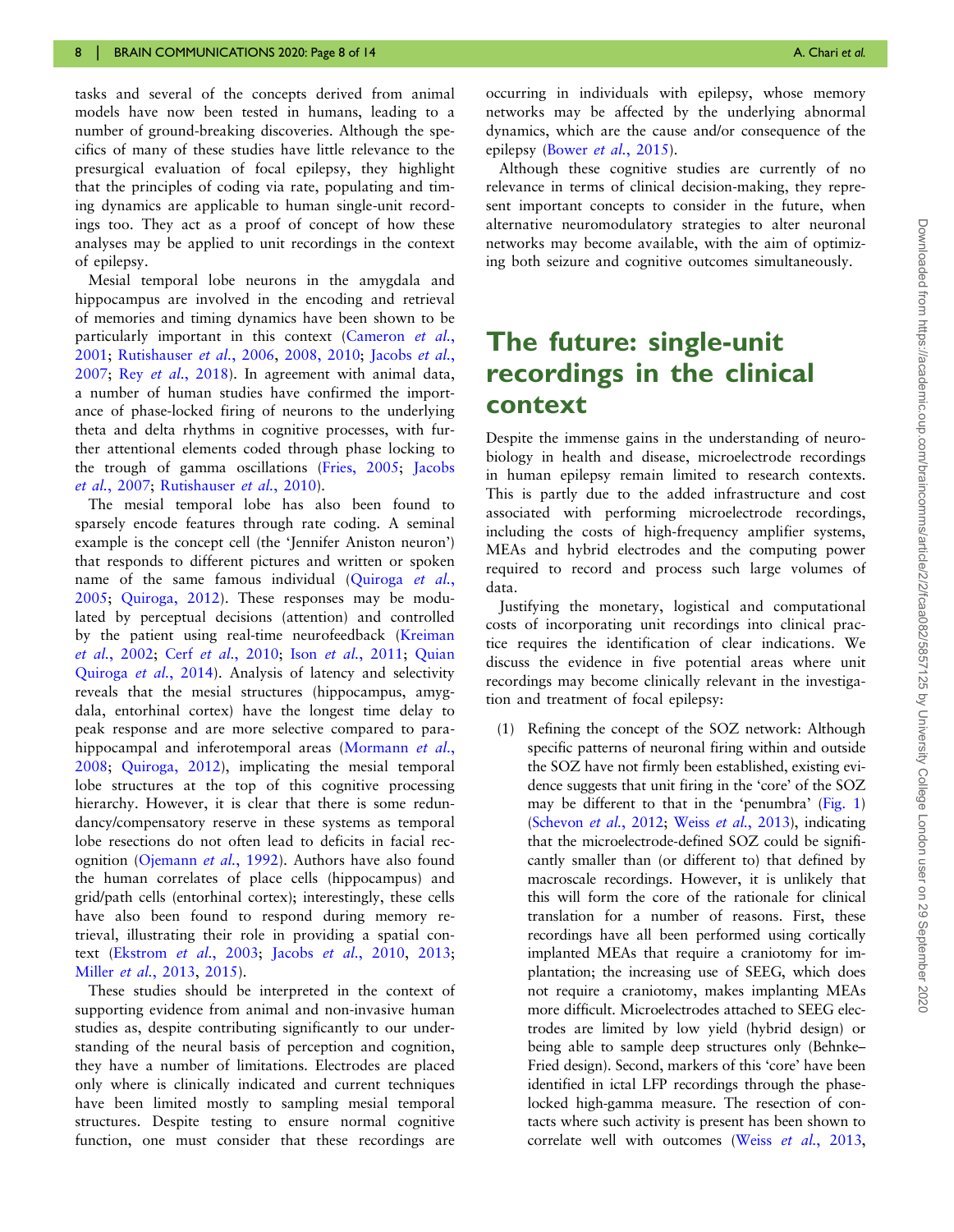<span id="page-8-0"></span>[2015](#page-13-0)) and it therefore may not be necessary to record unit activity to define this 'core'.

- (2) Identification of the SOZ network from interictal recordings: Current invasive evaluation of focal epilepsy relies upon the patient having seizures during the recording period, requiring long periods of monitoring and the reduction in antiepileptic medication. Analysis of IEDs, which constitute the 'irritative zone' (Lüders et al., 2006), HFOs and functional and seizure stimulation tests have provided important adjunctive information with which to guide tailored resections. In the last few years, quantitative signal analysis methods have attempted to objectively deter-mine the SOZ from ictal recordings ([Bartolomei](#page-10-0) et al., [2008](#page-10-0); David et al.[, 2011](#page-11-0); [Andrzejak](#page-10-0) et al., 2015). Despite these, intracranial electrode-guided resections are not always successful, with seizure freedom rates in the range of 50–80% [\(Wellmer](#page-13-0) et al., 2012; [Gonzalez-Martinez](#page-11-0) et al., 2013; [Garcia-Lorenzo](#page-11-0) et al., [2019](#page-11-0); [Thorsteinsdottir](#page-13-0) et al., 2019).
- (3) Given that the vast majority of intracranial recordings are in the interictal state, it would seem logical to try and utilize these 'steady-state' recordings for clinical localization [\(Goodale](#page-11-0) et al., 2020), a concept that is supported at the neuronal level by animal literature showing interictal neuronal network abnormalities in animal models. Early work in interictal microelectrode recordings attempted to ascertain interictal properties of 'epileptic' and 'nonepileptic' neurons in the interictal state ([Ward and Schmidt, 1961;](#page-13-0) [Isokawa-Akesson](#page-11-0) et al.[, 1987,](#page-11-0) [1989\)](#page-11-0), mainly in mesial temporal structures. Establishing whether there are signatures of neuronal firing in the interictal period that reliably predicts the ictally defined SOZ would revolutionize intracranial monitoring in human epilepsy as it would obviate the need to wait for spontaneous seizures and ictal recordings. The assessment of 'normal' and 'abnormal' dynamics of a particular area will be aided by the production of normal atlases of function in different brain regions, something that has been successfully achieved for macroelectrode SEEG recordings [\(Frauscher](#page-11-0) et al., 2018).
- (4) However, there are significant hurdles that must be overcome. SEEG electrodes currently allow for (an albeit limited) 3-dimensional sampling of the brain. Microelectrode data have mostly been recoded from depth Behnke–Fried electrodes (which sample deep structures) or cortical MEAs [\(Table 1\)](#page-3-0). Hybrid design electrodes, which have the microelectrode contacts between the macro contacts [\(Table 1](#page-3-0)), would allow the construction of 3-dimensional neuronal networks but have only been used in limited contexts in the literature so far and the yield of units is purported to be low using these constructs.
- (5) Redefining the concept of the SOZ network: For many years, seizures and epilepsy have been viewed as a network disorder rather than a focal disorder and



Figure 2 Current understanding of network concepts in focal epilepsy. Schematic representation of our current understanding of network concepts in focal epilepsy, which has largely been informed by network analyses of imaging and intracranial EEG recordings. The schema breaks down the brain regions (nodes) into groups based on a hierarchical classification of epileptogenicity into the SOZ networks (areas involved in seizure generation), propagation networks (less epileptogenic areas involved in seizure spread) and not involved networks. Adapted from [Bartolomei](#page-11-0) et al. (2017) with permission.

significant effort has been invested into the modelling of structural, functional and effective connectivity networks in epilepsy using structural imaging, functional imaging and electrophysiology ([Scott, 2016;](#page-12-0) [Wendling](#page-13-0) et al.[, 2016;](#page-13-0) [Bartolomei](#page-11-0) et al., 2017; Jirsa et al.[, 2017;](#page-12-0) Scott *et al.*[, 2018](#page-13-0)) (Fig. 2). However, current surgical treatment of focal epilepsy still relies largely on the resection of specific foci (the SOZ) rather than modifying more widespread ictogenic (SOZ and propagation) networks.

- (6) It is possible that studying unit-level connectivity, both ictally and interictally, will provide further insight into microcircuit network-level disturbances in focal epilepsy. Specifically, the interaction between neurons at a population level (Fig. 2B) may add to LFP-level connectivity measures, although the rationale for this is currently purely speculative. In addition, building a 3-dimensional understanding of these networks would require hybrid design electrodes that were able to sample deep and superficial structures in the brain, which, as mentioned above, have their own limitations in terms of yield.
- (7) To be clinically useful this has to translate into tailored network-modifying interventions that disrupt the pathological network architecture that results in a susceptibility to seizures. This may not necessarily be in the form of resective surgical intervention, and it is plausible that targeted medical and neuromodulatory therapies may hold more promise in modifying these network dynamics.
- (8) Predicting seizure onset prior to LFP changes: A number of studies have revealed that unit-level changes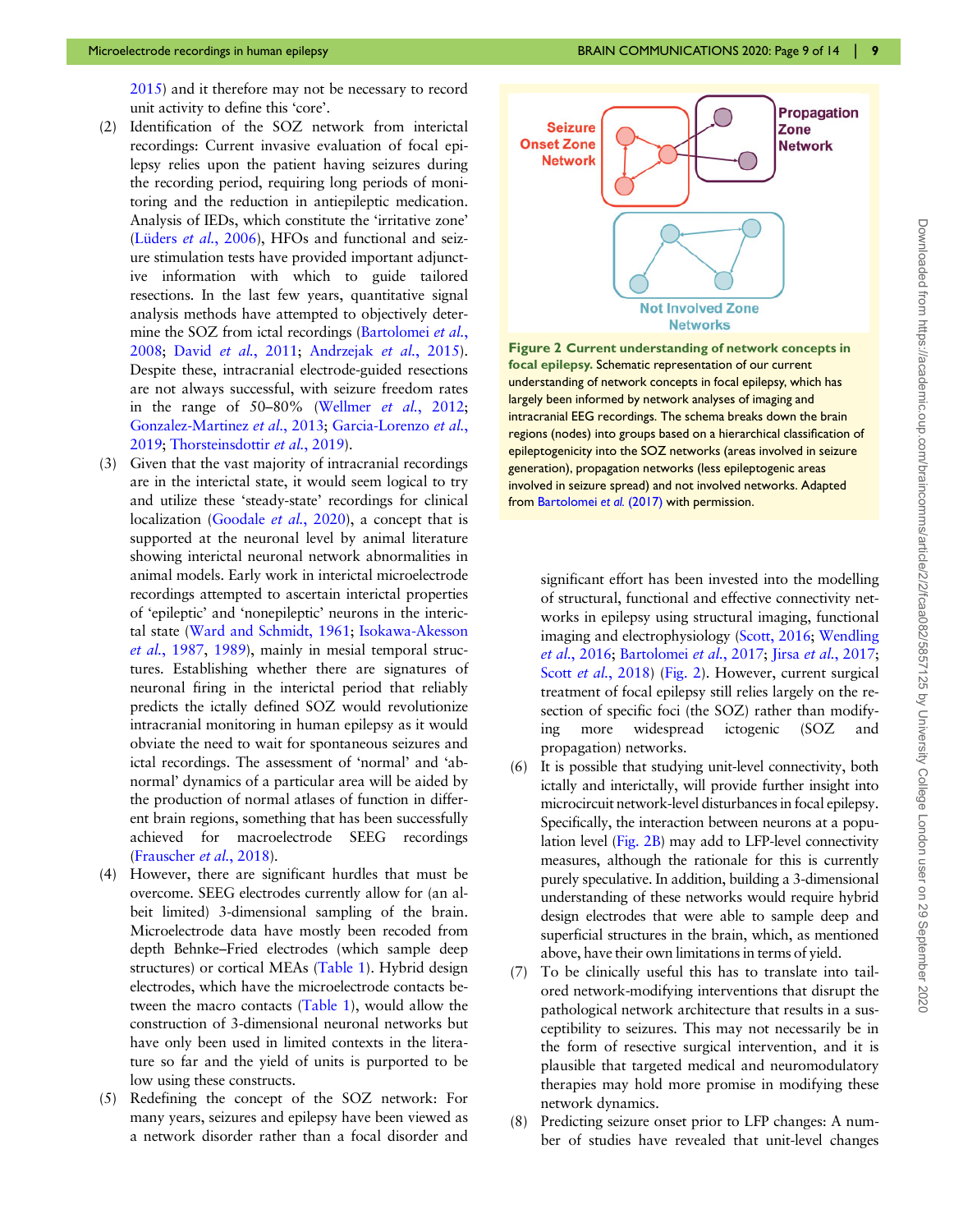

epilepsy surgery, illustrating a normal network  $(A)$ , an epileptogenic network  $(B)$  as in [Fig. 2](#page-8-0) that results in both seizures and associated comorbidities including cognitive, psychological and social problems. In terms of treatments, current surgical treatments (C) are focused heavily on addressing the seizures, which may have some impact on the cognitive and developmental aspects but we envisage a future where surgical and non-surgical treatments are individually tailored to push the network towards normal dynamics (D), concurrently addressing all facets of the disease. Adapted from [Bartolomei](#page-11-0) et al. (2017) with permission ([Lenck-Santini and Scott, 2015;](#page-12-0) [Scott, 2016\)](#page-12-0).

can occur prior to LFP-defined seizure onset [\(Truccolo](#page-13-0) et al., 2011; [Mormann and Jefferys, 2013\)](#page-12-0). Given the increase in neuromodulatory strategies for the treatment of epilepsy such as responsive neurosti-mulation ([Matias](#page-12-0) et al., 2019), microelectrode recordings could be incorporated into such real-time feedback systems, improving seizure detection algorithms and resultant patient outcomes.

- (9) Normalizing cognition and development in epilepsy: The cognitive, behavioural and psychological impairments associated with epilepsy are key determinants of the quality of life and must form a key focus of our treatments of this condition [\(Lenck-Santini and Scott,](#page-12-0) [2015\)](#page-12-0). Current surgical treatments are largely focused on seizure freedom, although it is increasingly being recognized that effective surgical treatment positively impacts cognitive and developmental outcomes in chil-dren [\(Veersema](#page-13-0) et al., 2019; [Braun, 2020](#page-11-0)). There is a need to shift the focus of intervention in epilepsy, and specifically epilepsy surgery, from purely seizure-based interventions to disease-based interventions that look to normalize brain network dynamics (e.g. neuronal dynamics) to address both seizures and associated comorbidities (Fig. 3).
- (10) Studying the neuronal bases of cognitive processes and how these may be perturbed in epilepsy may additionally allow a tailoring of invasive and non-invasive neuromodulatory strategies designed to optimize cognitive and developmental outcomes.

All the aforementioned potential clinical indications will be aided by advances in technology. These include the development of novel electrode designs that facilitate recording from a growing number of neurons simultaneously, although none of these devices are as yet licenced for human use (Viventi et al.[, 2011;](#page-13-0) [Khodagholy](#page-12-0) et al., [2015](#page-12-0); Jun et al.[, 2017](#page-12-0); [Musk and Neuralink, 2019](#page-12-0)). Accompanying advances in our ability to process large datasets means that there is potential to meaningfully record from and understand the behaviour of thousands of neurons at a time. Novel analyses will also be aided by endeavours to ensure that open datasets are available and organized in a homogenous fashion, ensuring that the maximum can be garnered from data that are often difficult to acquire ([Holdgraf](#page-11-0) et al., 2019; [Miller, 2019\)](#page-12-0).

However, there remain significant challenges in making microelectrode recordings mainstream in patients with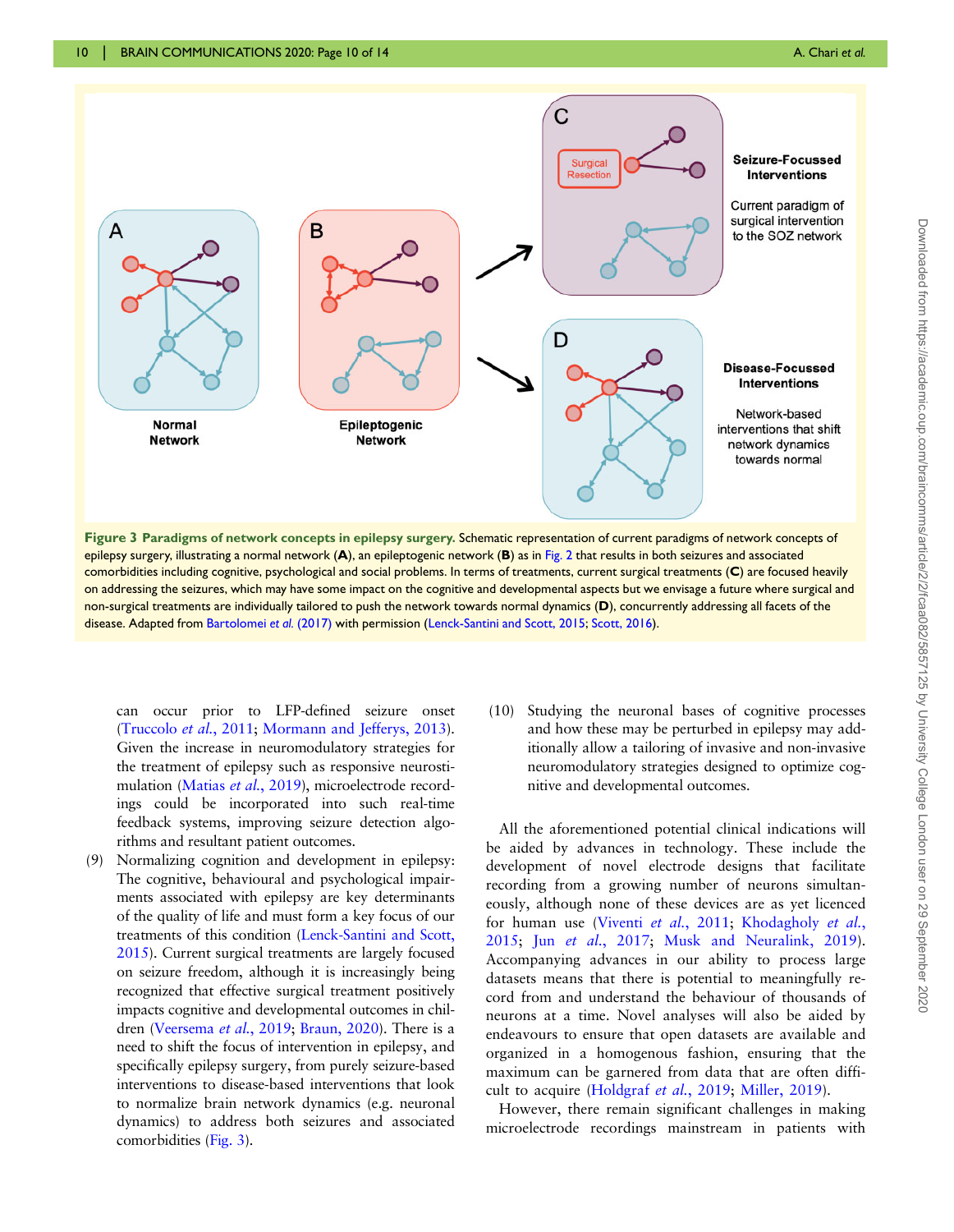<span id="page-10-0"></span>epilepsy. In addition to the equipment costs mentioned previously, routine microelectrode recordings would result in increased demand on infrastructure and computational resources, which may all be justifiable in the context of improved outcomes. In addition, incorporating microelectrodes into contexts outside presurgical evaluation (e.g. implantable closed-loop neuromodulation systems) requires the assessment of long-term stability of these recordings [\(Chung](#page-11-0) et al., 2019) and mitigation of factors such as the foreign body reaction (Lotti et al.[, 2017](#page-12-0)) and much of this work so far has been conducted in animals only.

## Limitations

The methodology for this review is covered in the [Supplementary material.](https://academic.oup.com/braincommsarticle-lookup/doi/10.1093/braincomms/fcaa082#supplementary-data) Although we registered the review and examined the literature systematically identifying 137 studies examining microelectrode recordings in human patients undergoing surgery for epilepsy, we did not have two reviewers to independently extract data from each study and the choice of studies to include in the manuscript was based on the opinions of the authors. Of note, the 'cognition' field of study, which had the most number of papers ([Supplementary Fig. 1B\)](https://academic.oup.com/braincommsarticle-lookup/doi/10.1093/braincomms/fcaa082#supplementary-data), was only superficially addressed as this review was specifically focused on clinical translation from the perspective of presurgical evaluation for epilepsy surgery. The review also did not follow the PRISMA guidance for reporting, and the risk of bias of the studies was not systematically assessed. The lack of intervention/diagnostic studies and focus on biological understanding of human epilepsy and cognition from these studies to date made it difficult to follow a clinical systematic review structure and we felt that our approach gave us the flexibility to discuss evidence towards the potential novel indications we have proposed for microelectrode recordings in the presurgical evaluation of patients with focal epilepsy.

### **Conclusions**

Over the last 65 years, intracranial microelectrode recordings in human epilepsy have significantly advanced our understanding of the neuronal mechanisms of human epilepsy and cognition. Theories of microcircuit dynamics developed from the enormous literature on unit dynamics in animal models have been translated in many of these studies. Increasing the number of patients who undergo single-unit evaluations will allow us to demonstrate which concepts derived from animal models actually apply in humans. In addition, novel hypotheses about human cognition and clinical hypotheses about brain dysfunction in epilepsy are likely to be generated.

There remains a lack of clinical indications for routine clinical microelectrode recordings. In addition to advancing our understanding of the neuronal bases of cognition, future research must focus on optimizing these recordings to refine our understanding of both the SOZ and seizure networks to develop treatments that maximize both rates of seizure freedom and cognitive/developmental outcomes in patients with medically intractable focal epilepsy.

## Supplementary material

[Supplementary material](https://academic.oup.com/braincommsarticle-lookup/doi/10.1093/braincomms/fcaa082#supplementary-data) is available at Brain Communications online.

## Funding

A.C. is supported by a Great Ormond Street Hospital (GOSH) Children's Charity Surgeon Scientist Fellowship. This work has been supported by the GOSH-National Institute of Health Research Biomedical Research Centre.

## Competing interests

The authors have no competing interests to declare.

### References

- Abbott A. Neuroscience: opening up brain surgery. Nature 2009; 461: 866–8.
- Altafullah I, Halgren E, Stapleton JM, Crandall PH. Interictal spikewave complexes in the human medial temporal lobe: typical topography and comparisons with cognitive potentials. Electroencephalogr Clin Neurophysiol 1986; 63: 503–16.
- Alvarado-Rojas C, Lehongre K, Bagdasaryan J, Bragin A, Staba R, Engel JJ, et al. Single-unit activities during epileptic discharges in the human hippocampal formation [Internet]. Front Comput Neurosci 2013; 7. Available from: [https://www.frontiersin.org/articles/10.](https://www.frontiersin.org/articles/10.3389/fncom.2013.00140/full) [3389/fncom.2013.00140/full](https://www.frontiersin.org/articles/10.3389/fncom.2013.00140/full) (31 January 2020, date last accessed).
- Andrzejak RG, David O, Gnatkovsky V, Wendling F, Bartolomei F, Francione S, et al. Localization of epileptogenic zone on pre-surgical intracranial EEG recordings: toward a validation of quantitative signal analysis approaches. Brain Topogr 2015; 28: 832–7.
- Babb TL, Carr E, Crandall PH. Analysis of extracellular firing patterns of deep temporal lobe structures in man. Electroenceph Clin Neurophysiol 1973; 34: 247–57.
- Babb TL, Crandall PH. Epileptogenesis of human limbic neurons in psychomotor epileptics. Electroencephalogr Clin Neurophysiol 1976; 40: 225–43.
- Babb TL, Wilson CL, Isokawa-Akesson M. Firing patterns of human limbic neurons during stereoencephalography (SEEG) and clinical temporal lobe seizures. Electroencephalogr Clin Neurophysiol 1987; 66: 467–82.
- Barba C, Cross JH, Braun K, Cossu M, Klotz KA, De Masi S, et al. Trends in pediatric epilepsy surgery in Europe between 2008 and 2015: country-, center-, and age-specific variation. Epilepsia 2020;  $61.216 - 27$
- Bartolomei F, Chauvel P, Wendling F. Epileptogenicity of brain structures in human temporal lobe epilepsy: a quantified study from intracerebral EEG. Brain 2008; 131: 1818–30.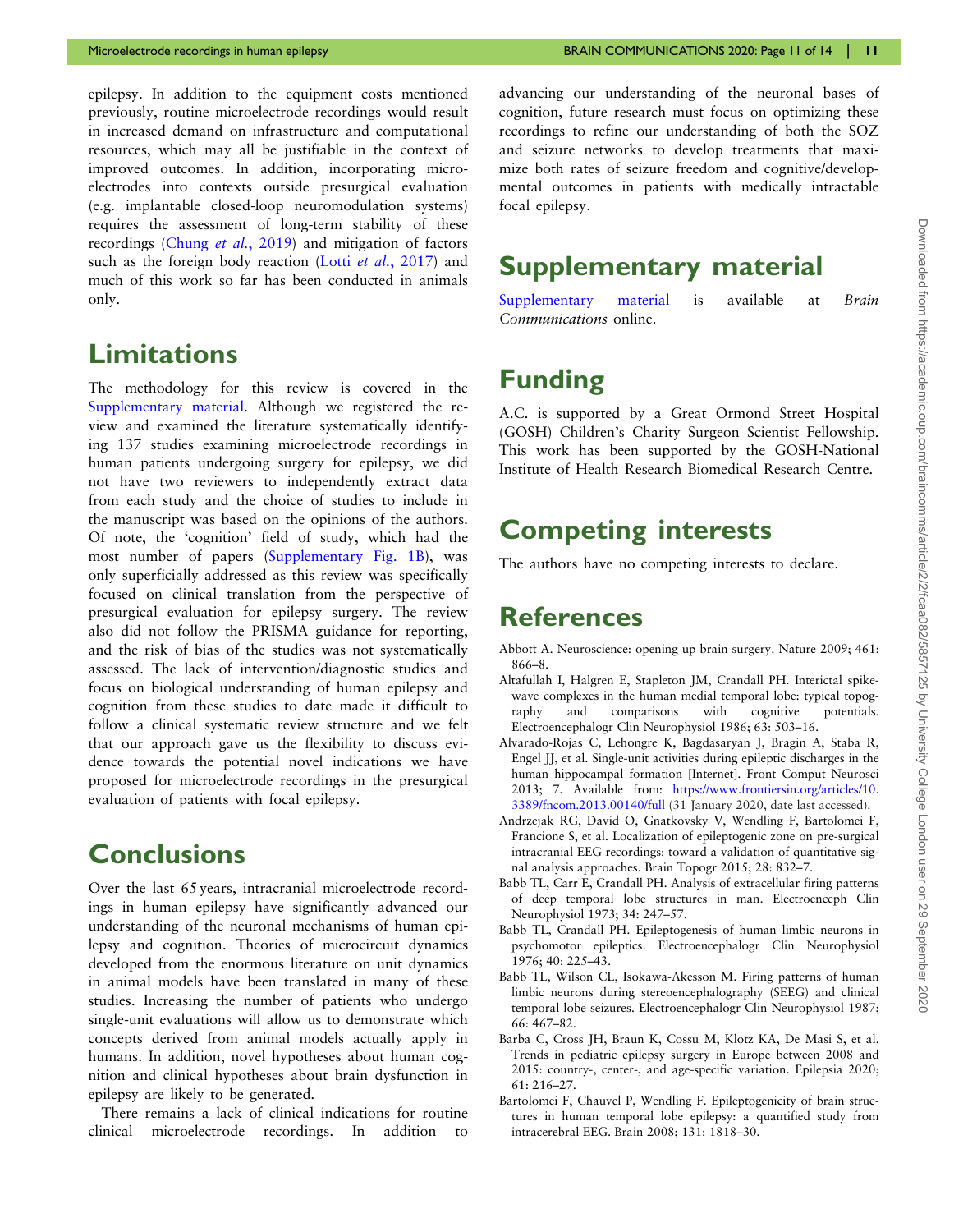- <span id="page-11-0"></span>Bartolomei F, Lagarde S, Wendling F, McGonigal A, Jirsa V, Guye M, et al. Defining epileptogenic networks: contribution of SEEG and signal analysis. Epilepsia 2017; 58: 1131–47.
- Bartolomei F, Nica A, Valenti-Hirsch MP, Adam C, Denuelle M. Interpretation of SEEG recordings. Neurophysiol Clin 2018; 48: 53–7.
- Baud MO, Perneger T, Rácz A, Pensel MC, Elger C, Rydenhag B, et al. European trends in epilepsy surgery. Neurology 2018; 91: e96–e106.
- Bower MR, Stead M, Bower RS, Kucewicz MT, Sulc V, Cimbalnik J, et al. Evidence for consolidation of neuronal assemblies after seizures in humans. J Neurosci 2015; 35: 999–1010.
- Bower MR, Stead M, Meyer FB, Marsh WR, Worrell GA. Spatiotemporal neuronal correlates of seizure generation in focal epilepsy. Epilepsia 2012; 53: 807–16.
- Bragin A, Engel J, Jr., Wilson CL, Fried I, Mathern GW. Hippocampal and entorhinal cortex high-frequency oscillations (100–500 hz) in human epileptic brain and in kainic acid-treated rats with chronic seizures. Epilepsia 1999; 40: 127–37.
- Bragin A, Wilson CL, Staba RJ, Reddick M, Fried I, Engel J. Interictal high-frequency oscillations (80–500 Hz) in the human epileptic brain: entorhinal cortex. Ann Neurol 2002; 52: 407–15.
- Braun K. Influence of epilepsy surgery on developmental outcomes in children. Eur J Paediatr Neurol 2020; 24: 40–2.
- Buccino AP, Ness TV, Einevoll GT, Cauwenberghs G, Hafliger PD. A deep learning approach for the classification of neuronal cell types. Conf Proc Annu Int Conf IEEE Eng Med Biol Soc IEEE Eng Med Biol Soc Annu Conf 2018; 2018: 999–1002.
- Buzsáki G. Large-scale recording of neuronal ensembles. Nat Neurosci 2004; 7: 446–51.
- Buzsáki G, Anastassiou CA, Koch C. The origin of extracellular fields and currents—EEG, ECoG, LFP and spikes. Nat Rev Neurosci 2012; 13: 407–20.
- Cameron KA, Yashar S, Wilson CL, Fried I. Human hippocampal neurons predict how well word pairs will be remembered. Neuron 2001; 30: 289–98.
- Carlson AA, Rutishauser U, Mamelak AN. Safety and utility of hybrid depth electrodes for seizure localization and single-unit neuronal recording. Stereotact Funct Neurosurg 2018; 96: 311–9.
- Carlson D, Carin L. Continuing progress of spike sorting in the era of big data. Curr Opin Neurobiol 2019; 55: 90–6.
- Cash SS, Hochberg LR. The emergence of single neurons in clinical neurology. Neuron 2015; 86: 79–91.
- Cerf M, Thiruvengadam N, Mormann F, Kraskov A, Quiroga RQ, Koch C, et al. On-line, voluntary control of human temporal lobe neurons. Nature 2010; 467: 1104–8.
- Chung JE, Joo HR, Fan JL, Liu DF, Barnett AH, Chen S, et al. High-density, long-lasting, and multi-region electrophysiological recordings using polymer electrode arrays. Neuron 2019; 101: 21–31.e5.
- David O, Blauwblomme T, Job A-S, Chabardès S, Hoffmann D, Minotti L, et al. Imaging the seizure onset zone with stereo-electroencephalography. Brain 2011; 134: 2898–911.
- Despouy E, Curot J, Denuelle M, Deudon M, Sol J-C, Lotterie J-A, et al. Neuronal spiking activity highlights a gradient of epileptogenicity in human tuberous sclerosis lesions. Clin Neurophysiol 2019; 130: 537–47.
- Ekstrom AD, Kahana MJ, Caplan JB, Fields TA, Isham EA, Newman EL, et al. Cellular networks underlying human spatial navigation. Nature 2003; 425: 184–8.
- Elahian B, Lado NE, Mankin E, Vangala S, Misra A, Moxon K, et al. Low-voltage fast seizures in humans begin with increased interneuron firing. Ann Neurol 2018; 84: 588–600.
- Engel AK, Moll CKE, Fried I, Ojemann GA. Invasive recordings from the human brain: clinical insights and beyond. Nat Rev Neurosci 2005; 6: 35–47.
- Fabó D, Maglóczky Z, Wittner L, Pék A, Eross L, Czirják S, et al. Properties of in vivo interictal spike generation in the human subiculum. Brain J Neurol 2008; 131: 485–99.
- Frauscher B, Bartolomei F, Kobayashi K, Cimbalnik J, van 'T Klooster MA, Rampp S, et al. High-frequency oscillations: the state of clinical research. Epilepsia 2017; 58: 1316–29.
- Frauscher B, von Ellenrieder N, Zelmann R, Doležalová I, Minotti L, Olivier A, et al. Atlas of the normal intracranial electroencephalogram: neurophysiological awake activity in different cortical areas. Brain 2018; 141: 1130–44.
- Fries P. A mechanism for cognitive dynamics: neuronal communication through neuronal coherence. Trends Cogn Sci 2005; 9: 474–80.
- Garcia-Lorenzo B, del Pino-Sedeño T, Rocamora R, López JE, Serrano-Aguilar P, Trujillo-Martín MM. Stereoelectroencephalography for refractory epileptic patients considered for surgery: systematic review, meta-analysis, and economic evaluation. Neurosurgery 2019; 84: 326–38.
- Ghaderi P, Marateb HR, Safari M-S. Electrophysiological profiling of neocortical neural subtypes: a semi-supervised method applied to in vivo whole-cell patch-clamp data. Front Neurosci 2018; 12: 823.
- Gonzalez-Martinez J, Bulacio J, Alexopoulos A, Jehi L, Bingaman W, Najm I. Stereoelectroencephalography in the 'difficult to localize' refractory focal epilepsy: early experience from a North American epilepsy center. Epilepsia 2013; 54: 323–30.
- Goodale SE, González HFJ, Johnson GW, Gupta K, Rodriguez WJ, Shults R, et al. Resting-state SEEG may help localize epileptogenic brain regions. Neurosurgery 2020; 86: 792–801.
- Goss-Varley M, Dona KR, McMahon JA, Shoffstall AJ, Ereifej ES, Lindner SC, et al. Microelectrode implantation in motor cortex causes fine motor deficit: implications on potential considerations to Brain Computer Interfacing and Human Augmentation. Sci Rep 2017; 7: 12.
- Harris KD, Quiroga RQ, Freeman J, Smith SL. Improving data quality in neuronal population recordings. Nat Neurosci 2016; 19: 1165–74.
- Hefft S, Brandt A, Zwick S, von Elverfeldt D, Mader I, Cordeiro J, et al. Safety of hybrid electrodes for single-neuron recordings in humans. Neurosurgery 2013; 73: 78–85.
- Hodgkin AL, Huxley AF, Katz B. Measurement of current–voltage relations in the membrane of the giant axon of Loligo. J Physiol 1952; 116: 424–48.
- Holdgraf C, Appelhoff S, Bickel S, Bouchard K, D'Ambrosio S, David O, et al. iEEG-BIDS, extending the Brain Imaging Data Structure specification to human intracranial electrophysiology. Sci Data 2019; 6: 1–6.
- Hong G, Lieber CM. Novel electrode technologies for neural recordings. Nat Rev Neurosci 2019; 20: 330–45.
- House PA, MacDonald JD, Tresco PA, Normann RA. Acute microelectrode array implantation into human neocortex: preliminary technique and histological considerations. Neurosurg Focus 2006; 20: 1–4.
- Howard MA, Volkov IO, Granner MA, Damasio HM, Ollendieck MC, Bakken HE. A hybrid clinical—research depth electrode for acute and chronic in vivo microelectrode recording of human brain neurons. J Neurosurg 1996; 84: 129–32.
- Isokawa-Akesson M, Wilson CL, Babb TL. Structurally stable burst and synchronized firing in human amygdala neurons: auto- and cross-correlation analyses in temporal lobe epilepsy. Epilepsy Res 1987; 1: 17–34.
- Isokawa-Akesson M, Wilson CL, Babb TL. Inhibition in synchronously firing human hippocampal neurons. Epilepsy Res 1989; 3: 236–47.
- Ison MJ, Mormann F, Cerf M, Koch C, Fried I, Quiroga RQ. Selectivity of pyramidal cells and interneurons in the human medial temporal lobe. J Neurophysiol 2011; 106: 1713–21.
- Jacobs J, Kahana MJ, Ekstrom AD, Fried I. Brain oscillations control timing of single-neuron activity in humans. J Neurosci 2007; 27: 3839–44.
- Jacobs J, Kahana MJ, Ekstrom AD, Mollison MV, Fried I. A sense of direction in human entorhinal cortex. Proc Natl Acad Sci USA 2010; 107: 6487–92.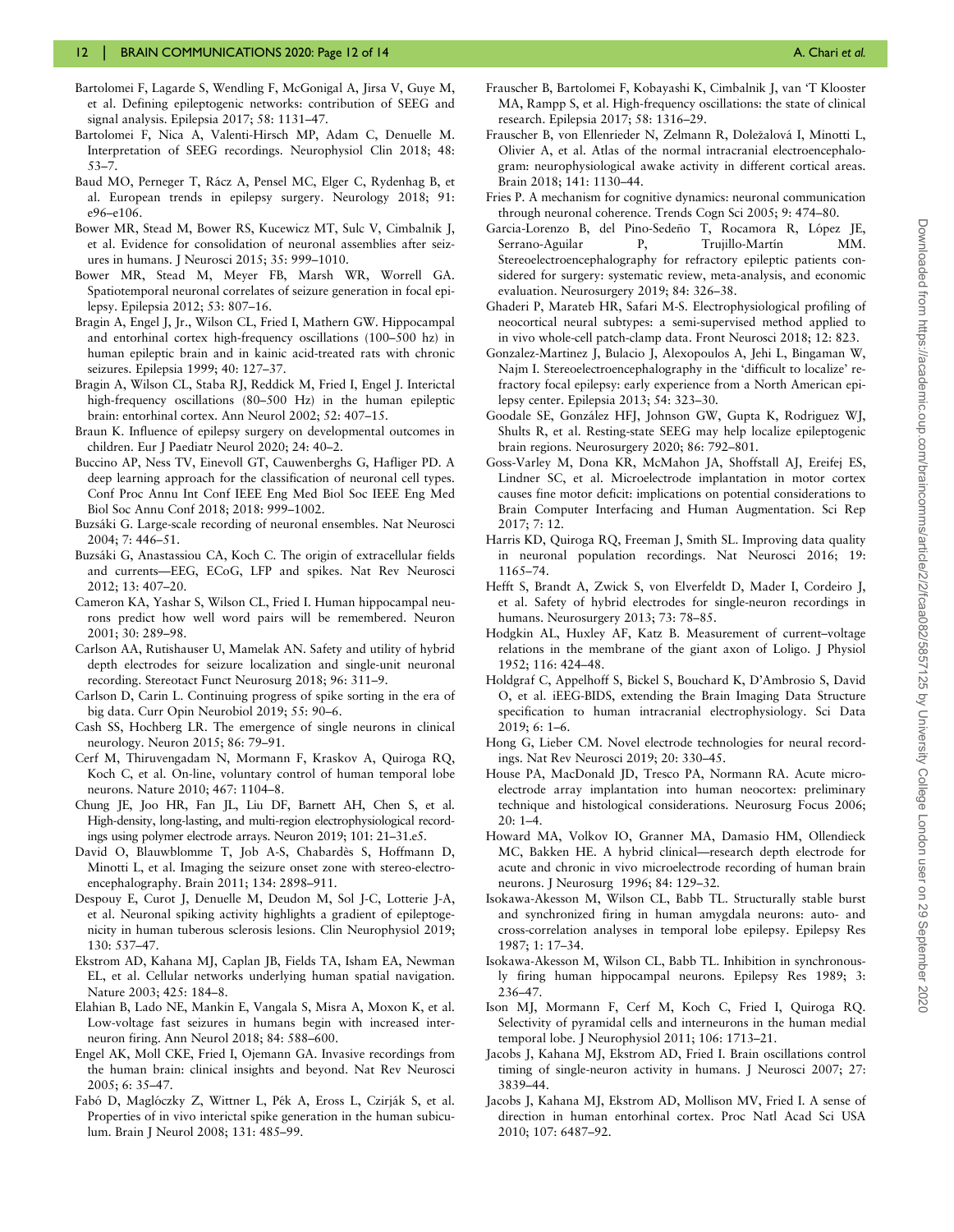- <span id="page-12-0"></span>Jacobs J, Weidemann CT, Miller JF, Solway A, Burke JF, Wei X-X, et al. Direct recordings of grid-like neuronal activity in human spatial navigation. Nat Neurosci 2013; 16: 1188–90.
- Jayakar P, Gaillard WD, Tripathi M, Libenson MH, Mathern GW, Cross JH; The Task Force for Paediatric Epilepsy Surgery, Commission for Paediatrics, and the Diagnostic Commission of the International League Against Epilepsy. Diagnostic test utilization in evaluation for resective epilepsy surgery in children. Epilepsia 2014; 55: 507–18.
- Jirsa VK, Proix T, Perdikis D, Woodman MM, Wang H, Gonzalez-Martinez J, et al. The virtual epileptic patient: individualized wholebrain models of epilepsy spread. NeuroImage 2017; 145: 377–88.
- Jiruska P, de Curtis M, Jefferys JGR, Schevon CA, Schiff SJ, Schindler K. Synchronization and desynchronization in epilepsy: controversies and hypotheses: Synchronization in epilepsy. J Physiol 2013; 591: 787–97.
- Jog MS, Connolly CI, Kubota Y, Iyengar DR, Garrido L, Harlan R, et al. Tetrode technology: advances in implantable hardware, neuroimaging, and data analysis techniques. J Neurosci Methods 2002; 117: 141–52.
- Jun JJ, Steinmetz NA, Siegle JH, Denman DJ, Bauza M, Barbarits B, et al. Fully integrated silicon probes for high-density recording of neural activity. Nature 2017; 551: 232–6.
- Keller CJ, Truccolo W, Gale JT, Eskandar E, Thesen T, Carlson C, et al. Heterogeneous neuronal firing patterns during interictal epileptiform discharges in the human cortex. Brain 2010; 133: 1668–81.
- Khodagholy D, Gelinas JN, Thesen T, Doyle W, Devinsky O, Malliaras GG, et al. NeuroGrid: recording action potentials from the surface of the brain. Nat Neurosci 2015; 18: 310–5.
- Kreiman G. Neural coding: computational and biophysical perspectives. Phys Life Rev 2004; 1: 71–102.
- Kreiman G, Fried I, Koch C. Single-neuron correlates of subjective vision in the human medial temporal lobe. Proc Natl Acad Sci USA 2002; 99: 8378–83.
- Lambrecq V, Lehongre K, Adam C, Frazzini V, Mathon B, Clemenceau S, et al. Single-unit activities during the transition to seizures in deep mesial structures. Ann Neurol 2017; 82: 1022–8.
- Lenck-Santini P-P, Scott RC. Mechanisms responsible for cognitive impairment in epilepsy. Cold Spring Harb Perspect Med 2015; 5: a022772.
- Lotti F, Ranieri F, Vadala` G, Zollo L, Pino GD. Invasive intraneural interfaces: foreign body reaction issues. Front Neurosci 2017; 11: 497.
- Lüders HO, Najm I, Nair D, Widdess-Walsh P, Bingman W. The epileptogenic zone: general principles. Gen Princ 2006; 8: 9.
- Matias CM, Sharan A, Wu C. Responsive neurostimulation for the treatment of epilepsy. Neurosurg Clin N Am 2019; 30: 231–42.
- McCulloch WS, Pitts W. A logical calculus of the ideas immanent in nervous activity. Bull Math Biophys 1943; 5: 115–33.
- Merricks EM, Smith EH, Emerson RG, Bateman LM, McKhann GM, Goodman RR, et al. Neuronal firing and waveform alterations through ictal recruitment in humans. bioRxiv 2020: 2020.01.11.902817.
- Merricks EM, Smith EH, McKhann GM, Goodman RR, Bateman LM, Emerson RG, et al. Single unit action potentials in humans and the effect of seizure activity. Brain J Neurol 2015; 138: 2891–906.
- Miller JF, Fried I, Suthana N, Jacobs J. Repeating spatial activations in human entorhinal cortex. Curr Biol CB 2015; 25: 1080–5.
- Miller JF, Neufang M, Solway A, Brandt A, Trippel M, Mader I, et al. Neural activity in human hippocampal formation reveals the spatial context of retrieved memories. Science 2013; 342: 1111–4.
- Miller KJ. A library of human electrocorticographic data and analyses. Nat Hum Behav 2019; 3: 1225–35.
- Misra A, Burke JF, Ramayya AG, Jacobs J, Sperling MR, Moxon KA, et al. Methods for implantation of micro-wire bundles and optimization of single/multi-unit recordings from human mesial temporal lobe. J Neural Eng 2014; 11: 026013.
- Mormann F, Jefferys J. Neuronal firing in human epileptic cortex: the ins and outs of synchrony during seizures. Epilepsy Curr 2013; 13:  $100 - 2$
- Mormann F, Kornblith S, Quiroga RQ, Kraskov A, Cerf M, Fried I, et al. Latency and selectivity of single neurons indicate hierarchical processing in the human medial temporal lobe. J Neurosci 2008; 28: 8865–72.
- Mosher CP, Wei Y, Kaminski J, Nandi A, Mamelak AN, Anastassiou CA, et al. Cellular classes in the human brain revealed in vivo by heartbeat-related modulation of the extracellular action potential waveform. Cell Rep 2020; 30: 3536–51.e6.
- Musk E, Neuralink. An integrated brain–machine interface platform with thousands of channels. bioRxiv 2019: 703801.
- Ojemann JG, Ojemann GA, Lettich E. Neuronal activity related to faces and matching in human right nondominant temporal cortex. Brain 1992; 115: 1–13.
- O'Keefe J. Place units in the hippocampus of the freely moving rat. Exp Neurol 1976; 51: 78–109.
- O'Keefe J, Dostrovsky J. The hippocampus as a spatial map. Preliminary evidence from unit activity in the freely-moving rat. Brain Res 1971; 34: 171–5.
- Prasad A, Sanchez JC. Quantifying long-term microelectrode array functionality using chronic in vivo impedance testing. J Neural Eng 2012; 9: 026028.
- Quian Quiroga R, Kraskov A, Mormann F, Fried I, Koch C. Singlecell responses to face adaptation in the human medial temporal lobe. Neuron 2014; 84: 363–9.
- Quiroga RQ. Concept cells: the building blocks of declarative memory functions. Nat Rev Neurosci 2012; 13: 587–97.
- Quiroga RQ, Reddy L, Kreiman G, Koch C, Fried I. Invariant visual representation by single neurons in the human brain. Nature 2005; 435: 1102–7.
- Rasul FT, Bal J, Pereira EA, Tisdall M, Themistocleous M, Haliasos N. Current surgical options for patients with epilepsy. CPD 2017; 23: 6508–23.
- Rayport M, Waller HJ, Technique and results of micro-electrode recording in human epileptogenic foci. Electroencephalogr Clin Neurophysiol 1967. Suppl  $25:p.143+$ .
- Renshaw B, Forbes A, Morison BR. Activity of isocortex and hippocampus: electrical studies with micro-electrodes. J Neurophysiol 1940; 3: 74–105.
- Rey HG, De Falco E, Ison MJ, Valentin A, Alarcon G, Selway R, et al. Encoding of long-term associations through neural unitization in the human medial temporal lobe. Nat Commun 2018; 9: 4372.
- Rutishauser U, Mamelak AN, Schuman EM. Single-trial learning of novel stimuli by individual neurons of the human hippocampus– amygdala complex. Neuron 2006; 49: 805–13.
- Rutishauser U, Ross IB, Mamelak AN, Schuman EM. Human memory strength is predicted by theta-frequency phase-locking of single neurons. Nature 2010; 464: 903–7.
- Rutishauser U, Schuman EM, Mamelak AN. Activity of human hippocampal and amygdala neurons during retrieval of declarative memories. Proc Natl Acad Sci USA 2008; 105: 329–34.
- Sakmann B, Neher E. Patch clamp techniques for studying ionic channels in excitable membranes. Annu Rev Physiol 1984; 46: 455–72.
- Schevon CA, Goodman RR, McKhann GJ, Emerson RG. Propagation of epileptiform activity on a submillimeter scale. J Clin Neurophysiol 2010; 27: 406–11.
- Schevon CA, Ng SK, Cappell J, Goodman RR, McKhann G, Waziri A, et al. Microphysiology of epileptiform activity in human neocortex. J Clin Neurophysiol Off Publ Am Electroencephalogr Soc 2008; 25: 321–30.
- Schevon CA, Weiss SA, McKhann G, Goodman RR, Yuste R, Emerson RG, et al. Evidence of an inhibitory restraint of seizure activity in humans. Nat Commun 2012; 3.
- Scott RC. Network science for the identification of novel therapeutic targets in epilepsy. F1000 Res 2016; 5: 893.